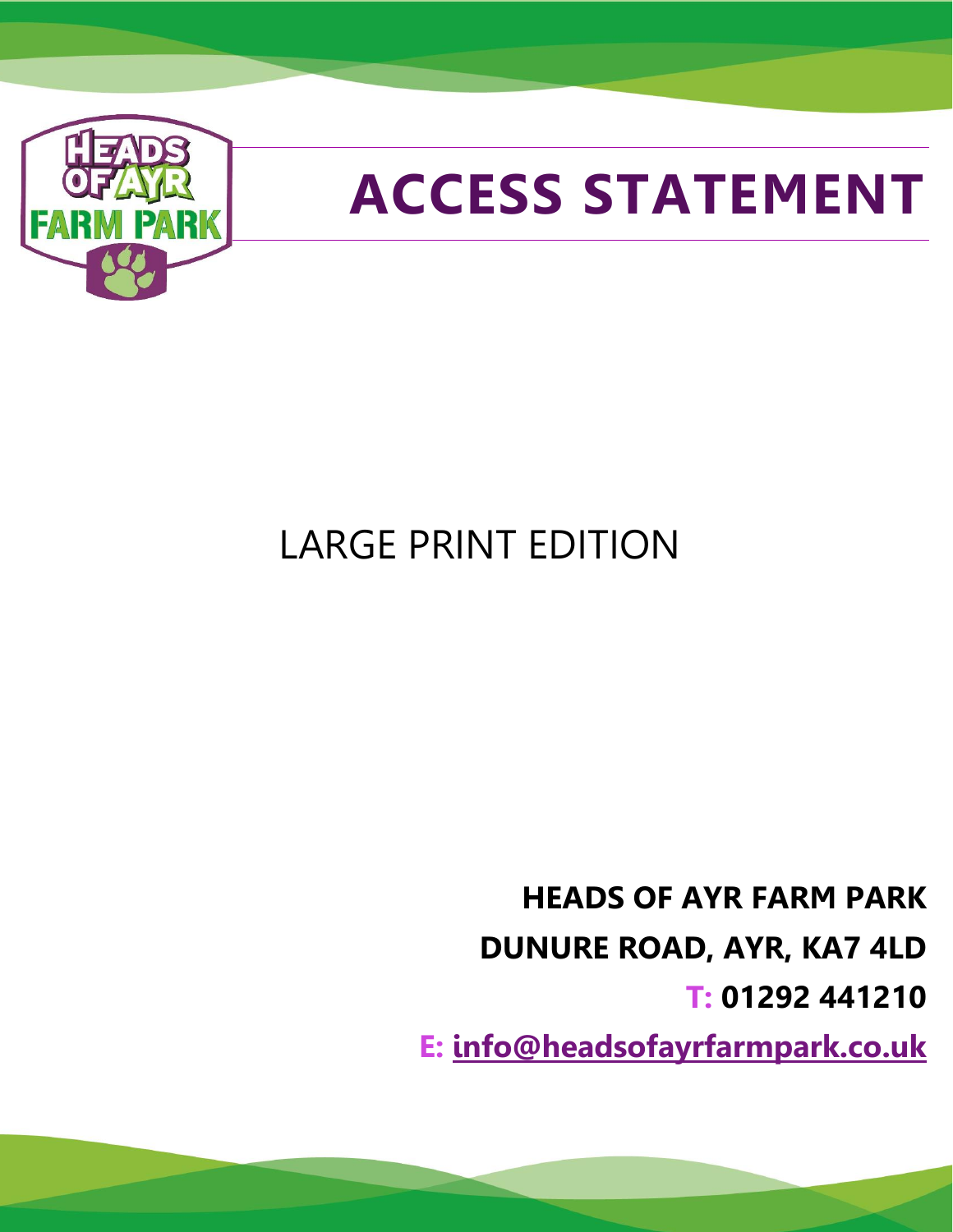### **Table of Contents**

- Introduction … 3
- Before You Arrive … 4
	- Getting Here … 5
- Car Park Facilities … 9
- Admissions Desk and Entry … 10
	- Public Areas … 11
	- Outdoor Attractions … 13
		- Indoor Play Barn … 19
			- Animal Zones … 21
		- Catering Outlets … 23
			- Toilets … 25
			- Gift Shop … 27
			- Customer Care … 27
	- Additional Information … 28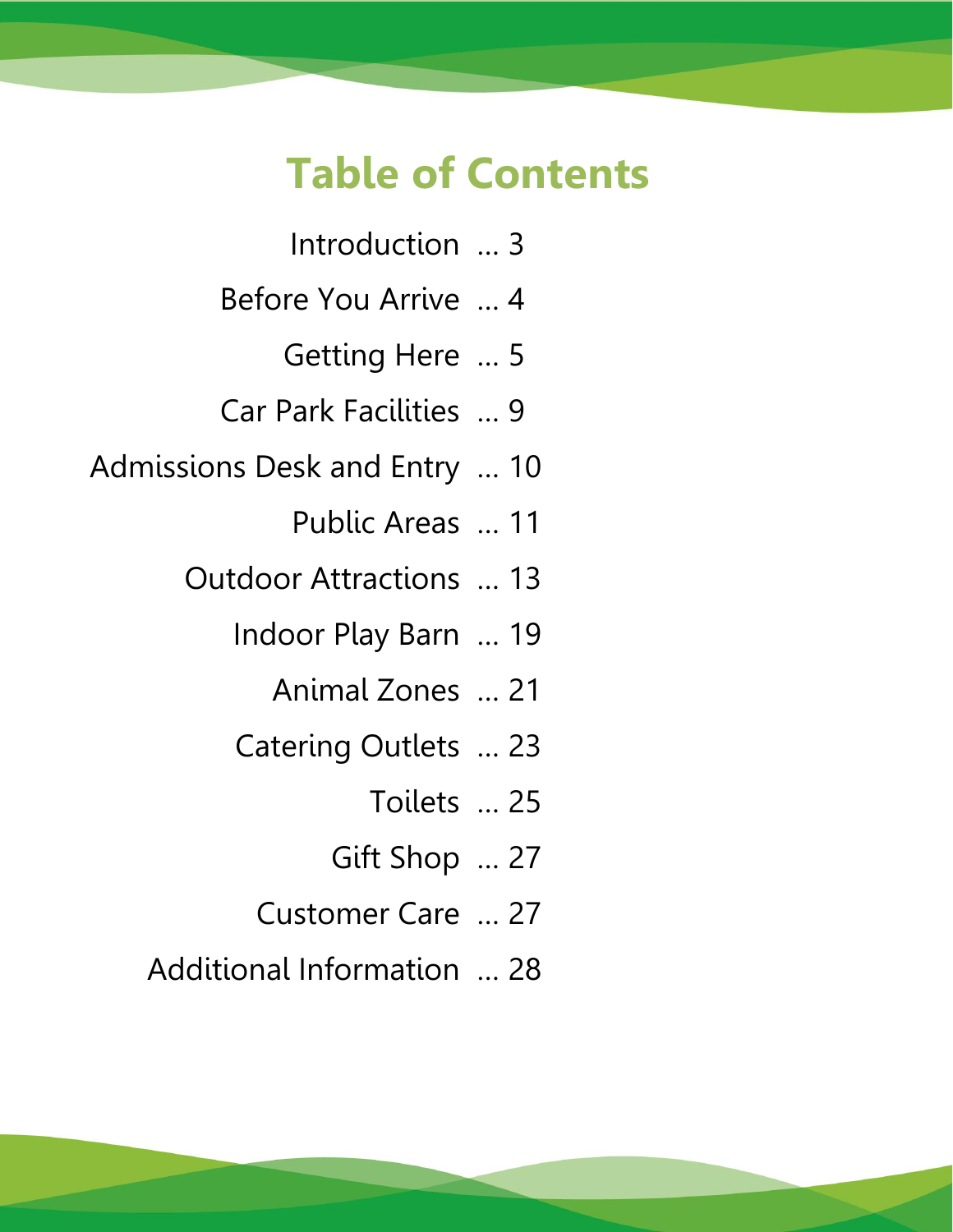# **INTRODUCTION**

Heads of Ayr Farm Park is a family-run animal and adventure park located on the coastal road (A719) between Ayr and Dunure. We offer a wide range of attractions and activities suitable for the whole family, and we aim to be accessible to all visitors.

We offer:

- A large variety of indoor and outdoor animals to view, feed, and touch.
- A heated indoor adventure play barn
- Fowl Play, a heated indoor cannonball arena game
- An outdoor play park
- Quad bikes for adults and children
- Various themed play areas including Frontier Fort, Buccaneer Bay, Diggerland, and Young McDonald's Farmer's Yard
- Trampolines and jumping pillows
- A zip line and outdoor slides
- Bumper Boat, Quad and Barrel, Electric Quads and Electric Tractor rides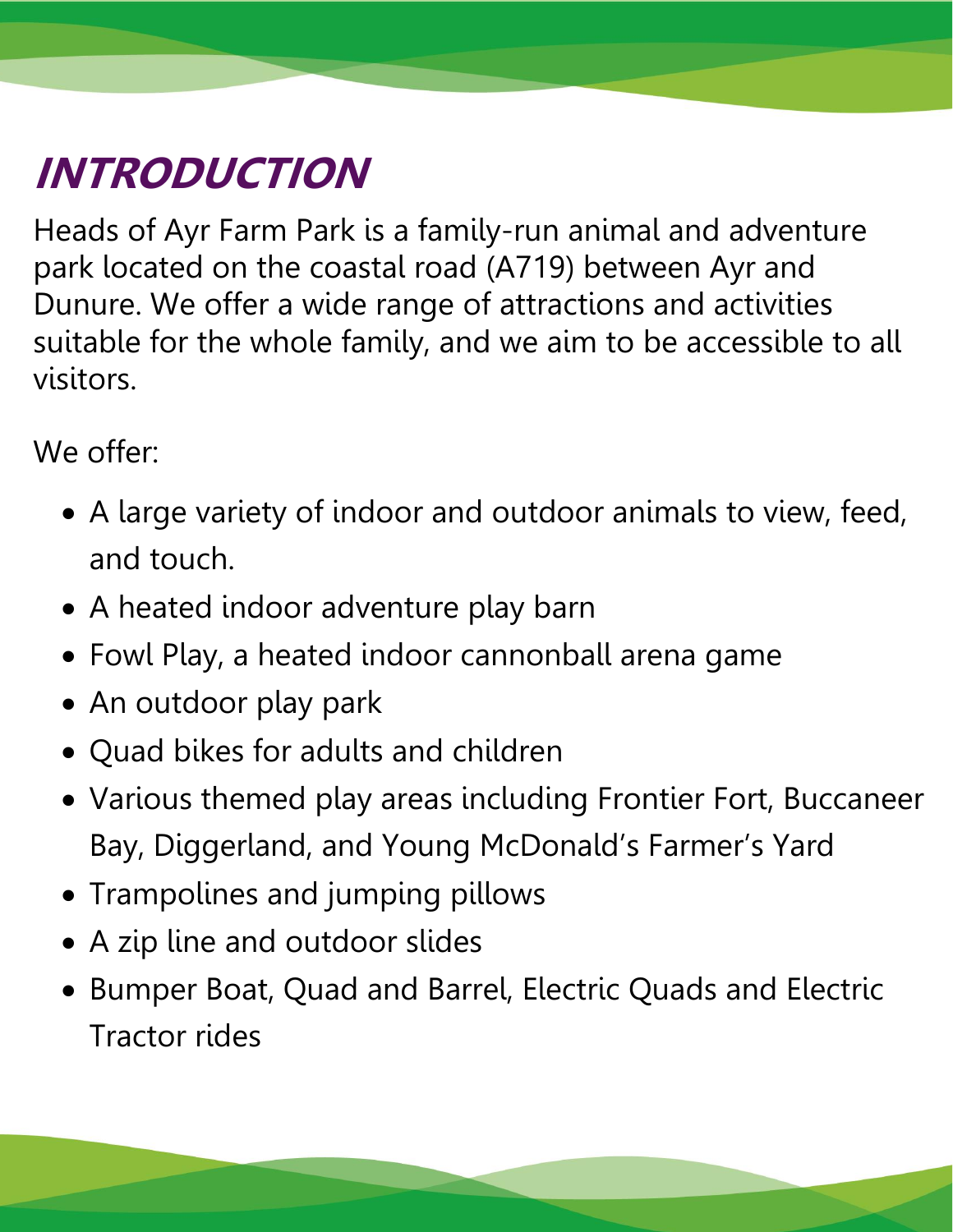- 3 Catering outlets including Roosters Snack Bar, Grazers Grill BBQ, and Stables Coffee Bar
- Gift Shop

Depending on the time of year, we have between 30 – 100 staff members who are friendly and highly trained in their area. They are happy to help with any questions you may have, and to ensure that your visit is enjoyable and memorable.

## **BEFORE YOU ARRIVE**

A clearly worded leaflet is available describing the facilities, attractions, directions, opening times, and prices. The leaflet also contains our contact information, social media information, and park events. The leaflet is widely distributed to other tourist venues, hotels, caravan parks, and other local businesses nearby. If required, the leaflet can be printed in a larger font for you.

Our team is available 7 days a week from 8:30am – 5pm, should you require any information before you visit the park. We are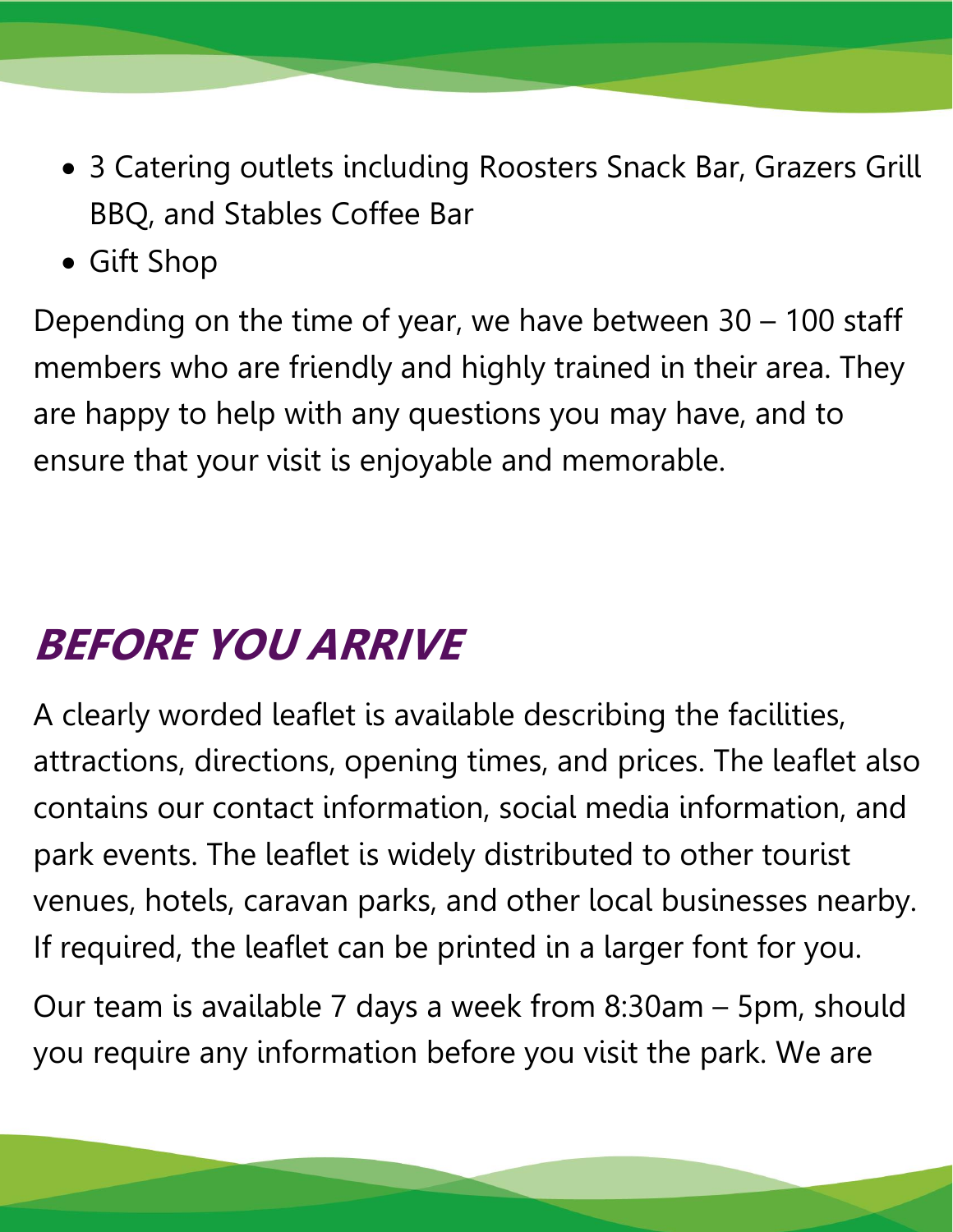contactable by telephone, email, and social media channels including Facebook and Instagram.

Our website contains all relevant information and can be read in a large font if required at [www.headsofayrfarmpark.co.uk.](http://www.headsofayrfarmpark.co.uk/)

### **GETTING HERE**

#### **DRIVING**

Heads of Ayr Farm Park is accessible by car. For Sat Navs, our postcode is KA7 4LD.

We are next door to Haven's Craig Tara holiday park.

From Glasgow and the North: follow the M77/A77 to just beyond Ayr, exiting at the Alloway turn-off (signposted Heads of Ayr, Haven Craig Tara). Drive through Alloway following the signs for Heads of Ayr, Haven Craig Tara, onto the coastal road (A719). Go straight through the roundabout, Heads of Ayr Farm Park is another 2 miles on the right.

**From Stranraer and the South:** follow the main A77 as far as Turnberry, then exit onto the A719 to experience the amazing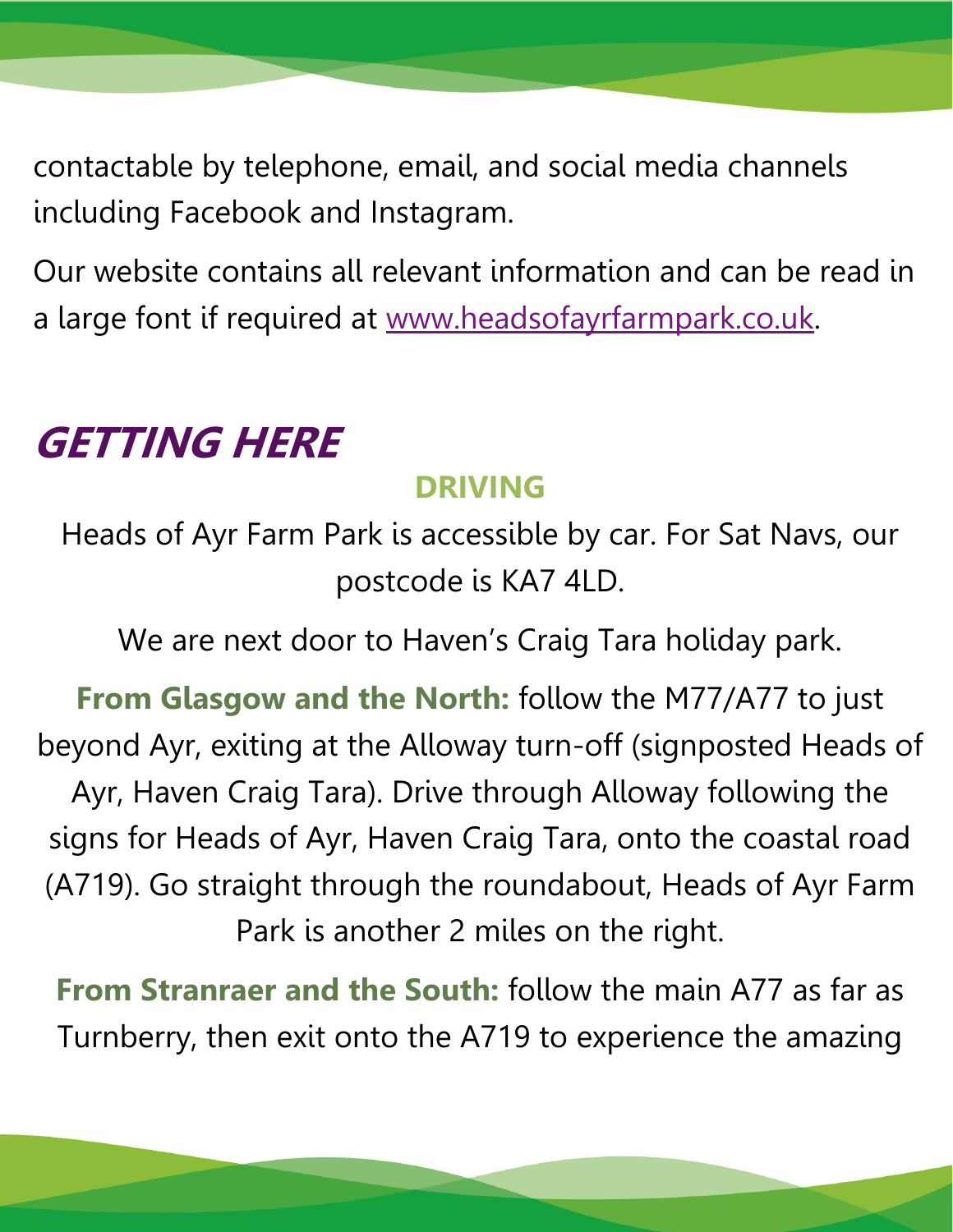optical illusion of Electric Brae. From there, Heads of Ayr Farm Park is another 5 miles on your left.

#### **TRAIN**

The nearest railway station to the park is Ayr.

Train times can be found on Scotrail's website.

[\(http://www.scotrail.co.uk\)](http://www.scotrail.co.uk/)

Following your arrival at Ayr train station, visitors will have to get a bus to the farm park.

There is a bus stop on Smith Street (just across the road from the station) which is on the route to the farm park. Ayr bus station is a 0.5 mile (11 minute) walk away.

#### **BUS**

Heads of Ayr Farm Park is located on several bus routes. The first is the 361 (Straiton – Dunure) which runs approximately every hour. This bus stops right across the road from the farm park. There is no crossing, so visitors must take care when crossing the A719. Once you have crossed the road, it is a 0.1 mile walk to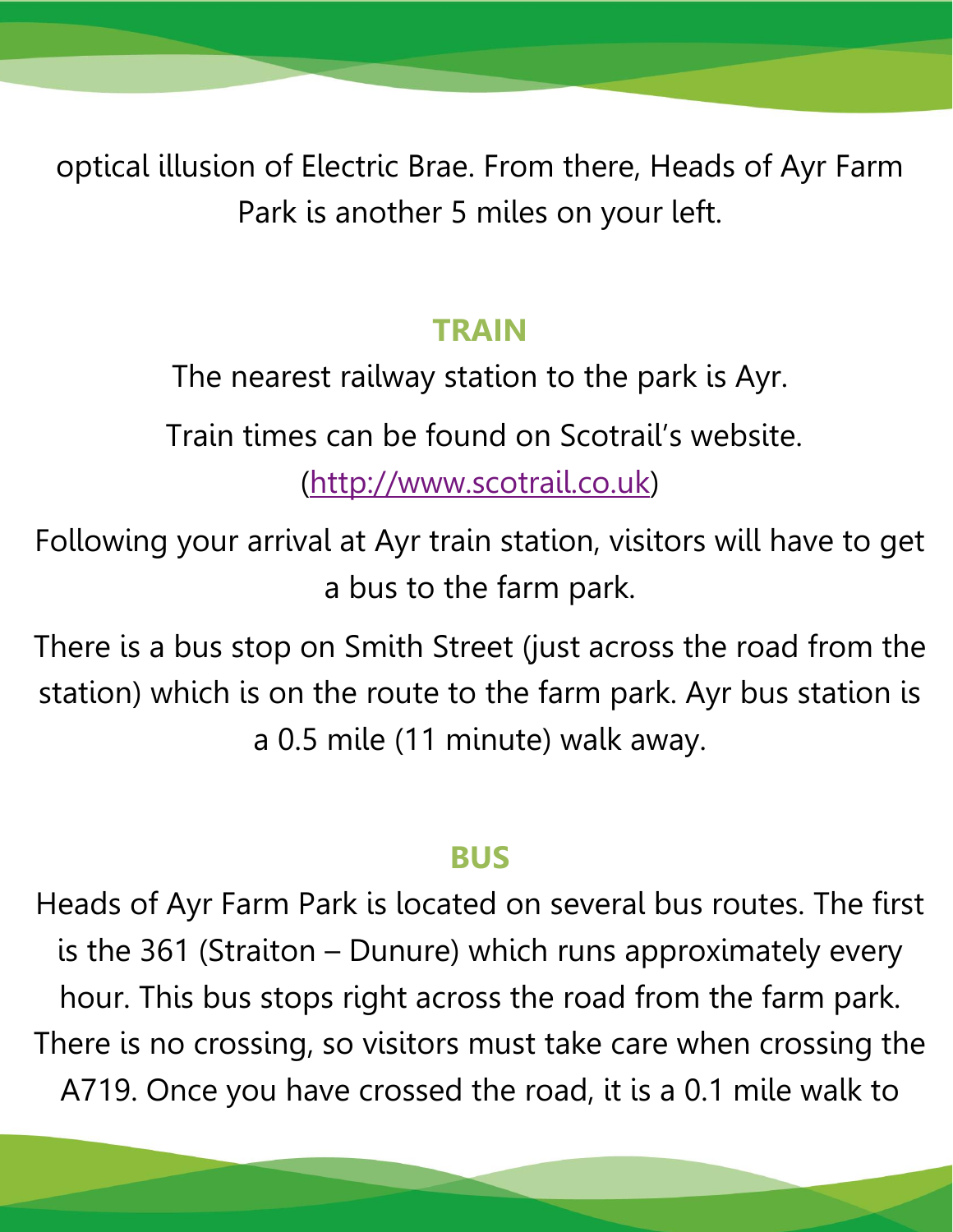our admissions desk.

[https://tiscon-maps-](https://tiscon-maps-stagecoachbus.s3.amazonaws.com/Timetables/West%20Scotland/361-AyrDunure-18July_2018.pdf)

[stagecoachbus.s3.amazonaws.com/Timetables/West%20Scotlan](https://tiscon-maps-stagecoachbus.s3.amazonaws.com/Timetables/West%20Scotland/361-AyrDunure-18July_2018.pdf) [d/361-AyrDunure-18July\\_2018.pdf](https://tiscon-maps-stagecoachbus.s3.amazonaws.com/Timetables/West%20Scotland/361-AyrDunure-18July_2018.pdf)

An alternative bus is the 97 Craig Tara bus. This bus also runs every hour. This bus terminates at Craig Tara holiday park. It is approximately an 11 minute (0.5 mile) walk from Craig Tara to the farm park. This walk follows a footpath alongside the A719 road so great care should be taken.

[https://tiscon-maps-](https://tiscon-maps-stagecoachbus.s3.amazonaws.com/Timetables/West%20Scotland/97%20AY%20April%202019%20(Web).pdf)

[stagecoachbus.s3.amazonaws.com/Timetables/West%20Scotlan](https://tiscon-maps-stagecoachbus.s3.amazonaws.com/Timetables/West%20Scotland/97%20AY%20April%202019%20(Web).pdf) [d/97%20AY%20April%202019%20\(Web\).pdf](https://tiscon-maps-stagecoachbus.s3.amazonaws.com/Timetables/West%20Scotland/97%20AY%20April%202019%20(Web).pdf)

In summer months, the X77 (Glasgow – Ayr) runs directly to Craig Tara at select times. Timetables can be found on the Stagecoach website. This bus terminates at Craig Tara holiday park. It is approximately an 11 minute (0.5 mile) walk from Craig Tara to the farm park. This walk follows a footpath alongside the A719 road so great care should be taken.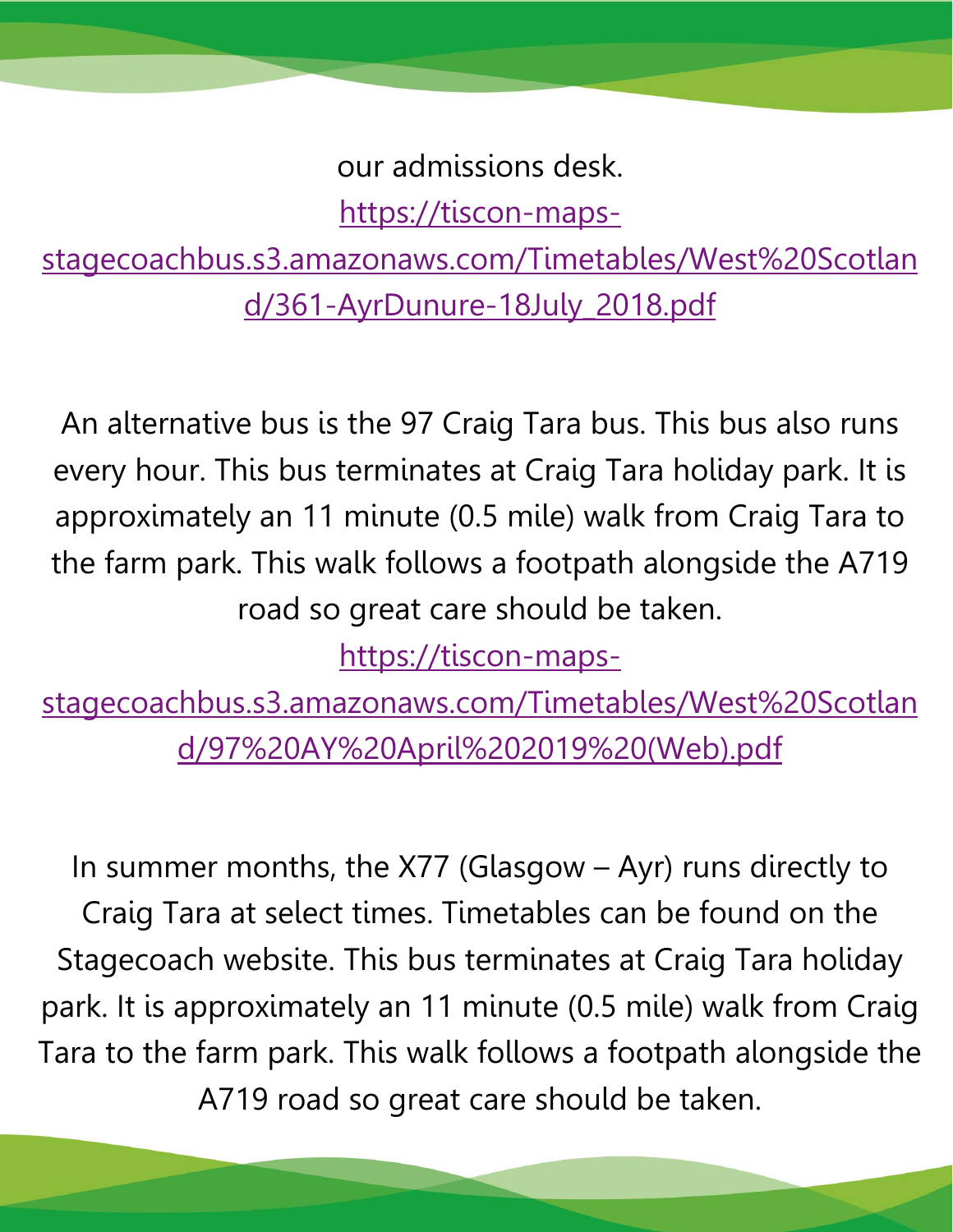[https://tiscon-maps-](https://tiscon-maps-stagecoachbus.s3.amazonaws.com/Timetables/West%20Scotland/X77%20AY%20April%202019%20(Web).pdf)

[stagecoachbus.s3.amazonaws.com/Timetables/West%20Scotlan](https://tiscon-maps-stagecoachbus.s3.amazonaws.com/Timetables/West%20Scotland/X77%20AY%20April%202019%20(Web).pdf) [d/X77%20AY%20April%202019%20\(Web\).pdf](https://tiscon-maps-stagecoachbus.s3.amazonaws.com/Timetables/West%20Scotland/X77%20AY%20April%202019%20(Web).pdf)

#### **TAXIS**

Taxis are available to reach us from Ayr town centre.

It generally costs around £12 to reach us from the taxi rank near the station.

We recommend the following firms:

**Ayr Premier Taxis:** 01292 404040

**Streamline Taxis:** 01292 477000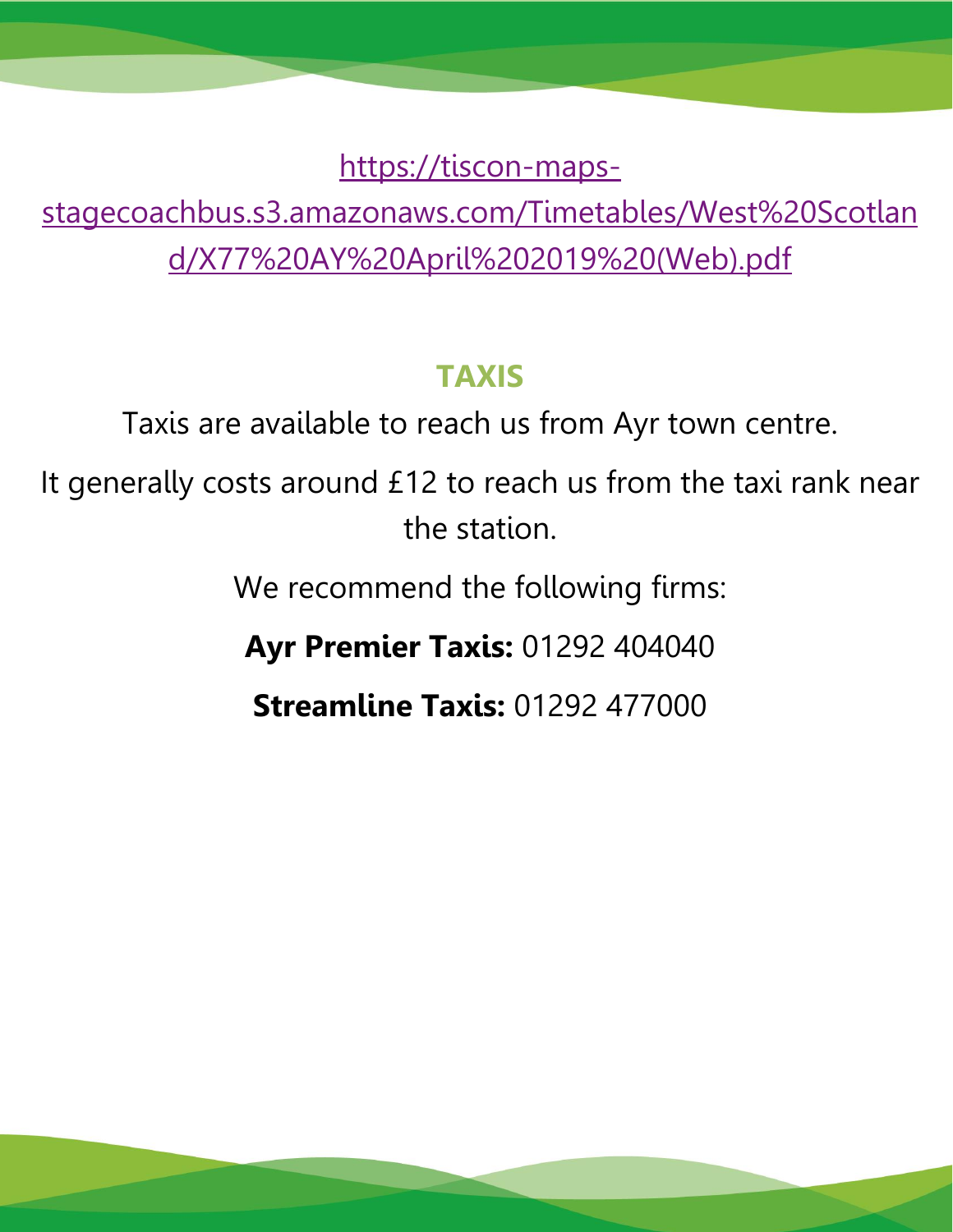# **CAR PARK FACILITIES**

Car parking is free and is open from 9am – 5pm. It is a private, open-air car park. It is locked overnight.

There is space for buses, coaches, and other large vehicles. There is no height restriction.

There are 9 Blue Badge spaces available. They are located roughly between 27-40m from the admissions desk. Blue Badge spaces do not need to be booked in advance.

The main car park is well-lit.

The parking bays are gravel, with tarmacked pathways in the main car park.

An overflow grass car park is used during peak times and is well signposted. The overflow parking areas offer gravel and grass parking bays and pathways.

Vehicles can be parked to allow rear access and there are no dropped kerbs. There is no drop off point.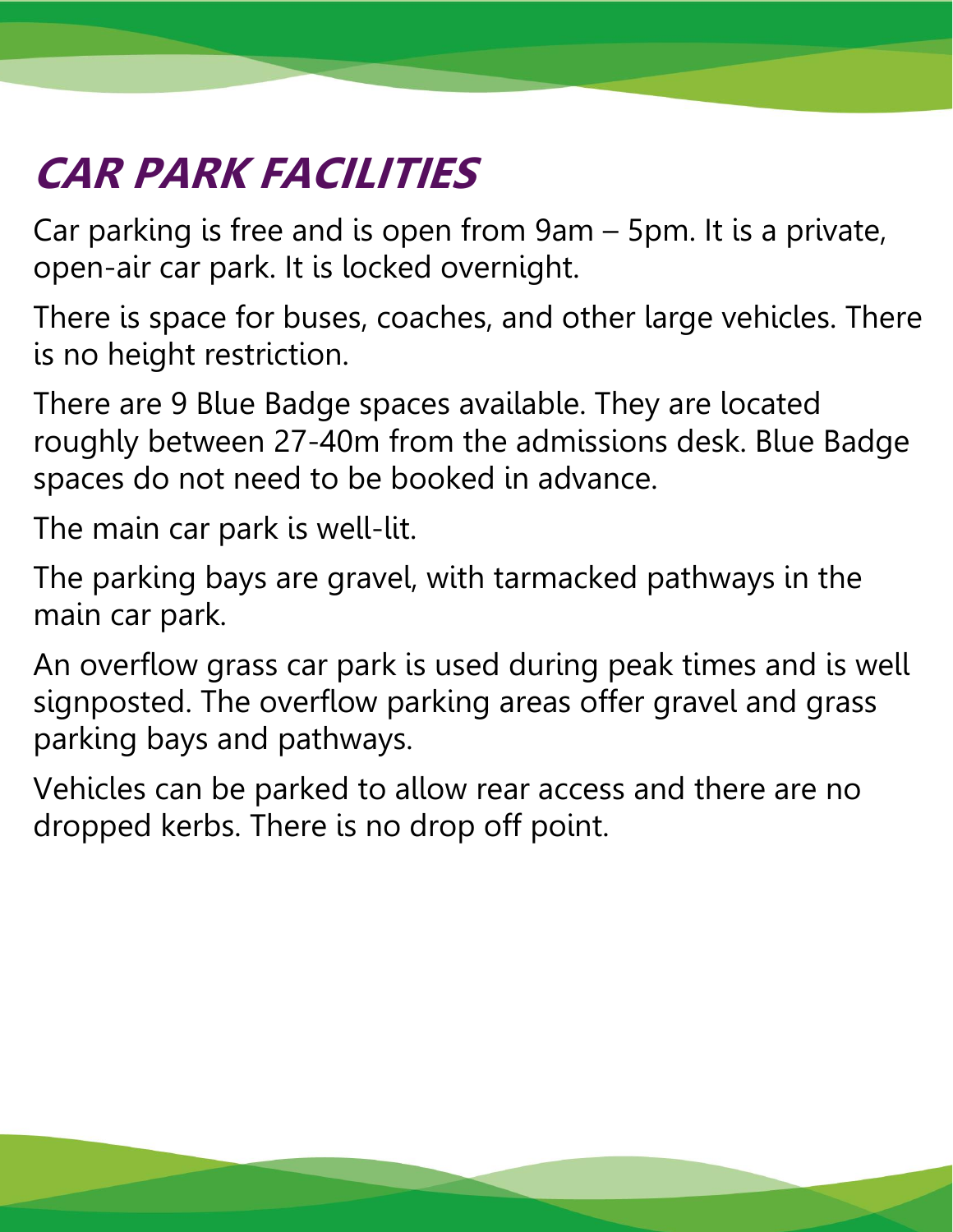# **ADMISSIONS DESK AND ENTRY**

Heads of Ayr Farm Park is open every day from mid-March until the 31st October from 10am until 5pm with a last admission at 4pm.

From January until mid-March the indoor areas of the park are open for our Winter Weekends. These run on Fridays, Saturdays, and Sundays from 11am until 4pm.

Our standard admission charges from March – October are as follows:

- £12 per adult
- £10.50 per child or concession (carers, special needs individuals, OAPs)
- £49.50 for a family of 5 (with a maximum of 2 adults)
- Free for under 2's

The farm park is also open on select dates in November and December for our Santa's Grotto. These dates can be found listed on our website, or we can send them to you in large print on request. The admission prices also change for these events.

There are no doors to reach our admissions desk.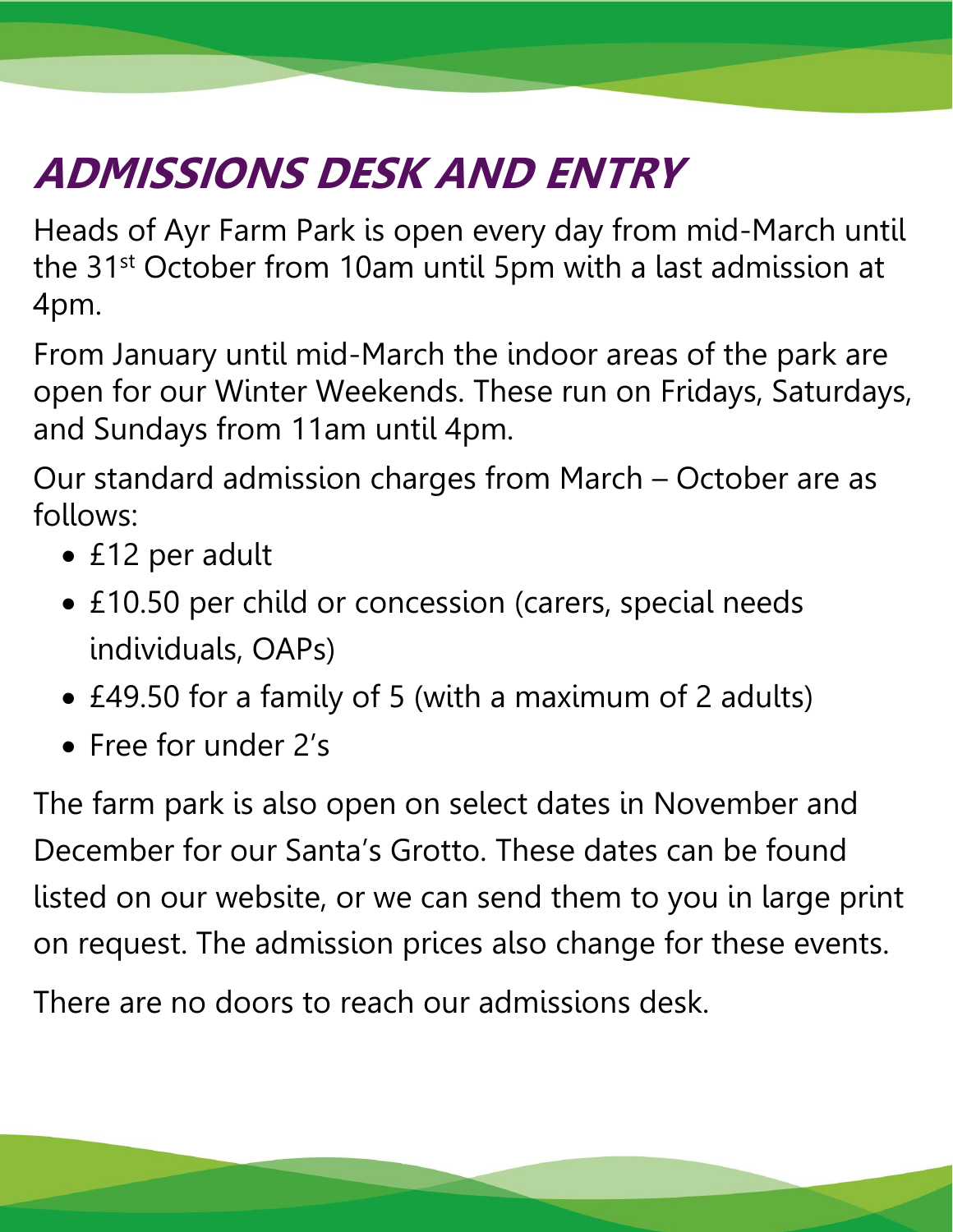There is easy slope access to reach our four entry points to purchase tickets. There is a sliding window between visitors and staff which is fully opened when dealing with customers.

The counters are moderate to high, however we have longreaching card machines and are happy to accommodate payment at the staff entrance of our ticket booths to avoid counters if the visitor wishes to do so.

The main entrance area is covered with a roof, however on very busy days customers may have to queue without the cover of the roof. This depends on the length of the queue.

All visitors receive a wristband and a copy of the park map. Any visitors requiring additional information should not hesitate to ask our staff members to help make the most of their visit.

# **PUBLIC AREAS (PATIOS, PATHWAYS, ETC.)**

There are benches and seating all over the main outdoor section of the park.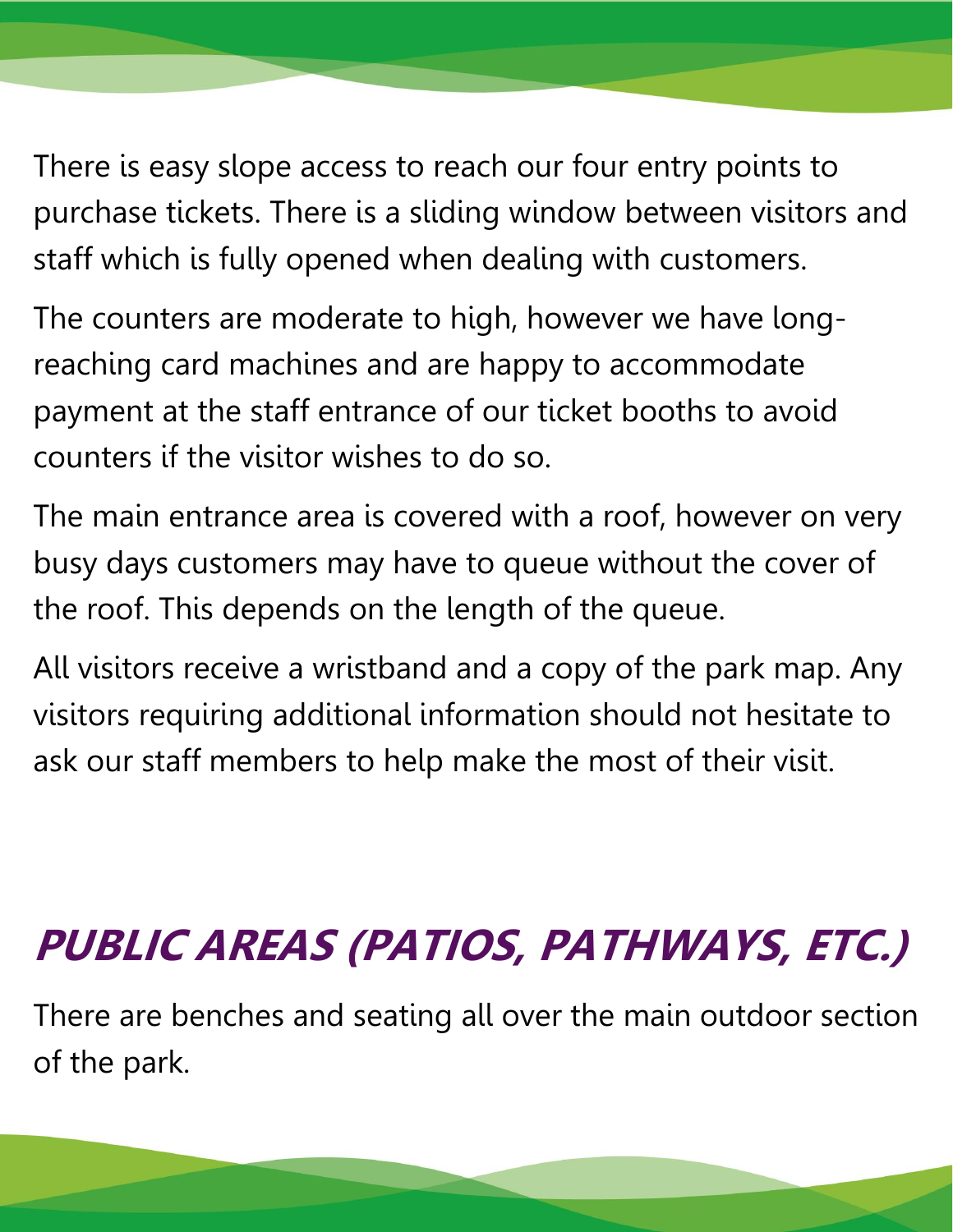There are fewer seating areas when you enter the outdoor animal zone.

There are two main sheltered seating patios that can be used as picnic areas. The first patio next to the admissions desk has ground level access, however there is a small step from the top level to the ground access level. Access can be gained from the side of the patio to avoid the small step.

The second patio is located across from Frontier Fort in the main park. It has level access.

There are multiple handwashing stations located near each seating area. Many of these offer low-level sinks. The outdoor handwashing stations offer paper towels to dry your hands.

Most outdoor pathways are tarmacked, however there are some gravel pathways remaining.

We are currently working on the pathways around the park, and plan to eventually have all pathways tarmacked.

You are welcome to consume your own food in any of our picnic areas.

There is not level access to Treetop Tower. Visitors must climb 15 steps to reach the top viewing landing. The steps and landing are wooden. There is a handrail.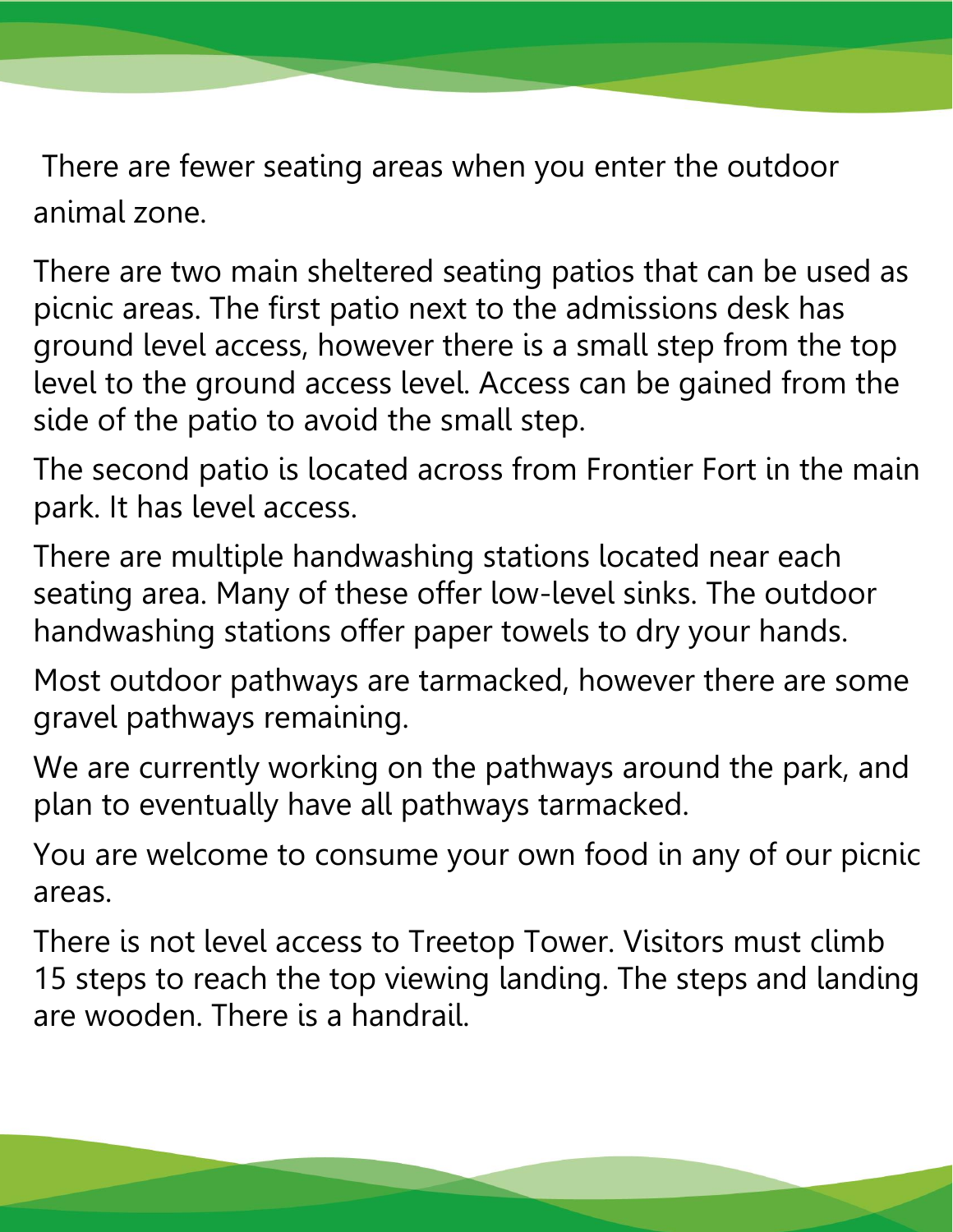# **OUTDOOR PLAY AREAS AND ATTRACTIONS**

We have several different attractions and play areas in the main outdoor park. These include:

- Playpark
- Buccaneer Bay and sandpits
- Frontier Fort
- Diggerland and sandpits
- Young McDonald Farmer's Yard
- Outdoor slides
- Trampolines
- Jumping Pillows
- Zipline
- Water Wars
- Quad Bikes
- Quad and Barrel
- Bumper Boats

The outdoor play park is situated on grass and has level access. There is a larger section for older children and a smaller section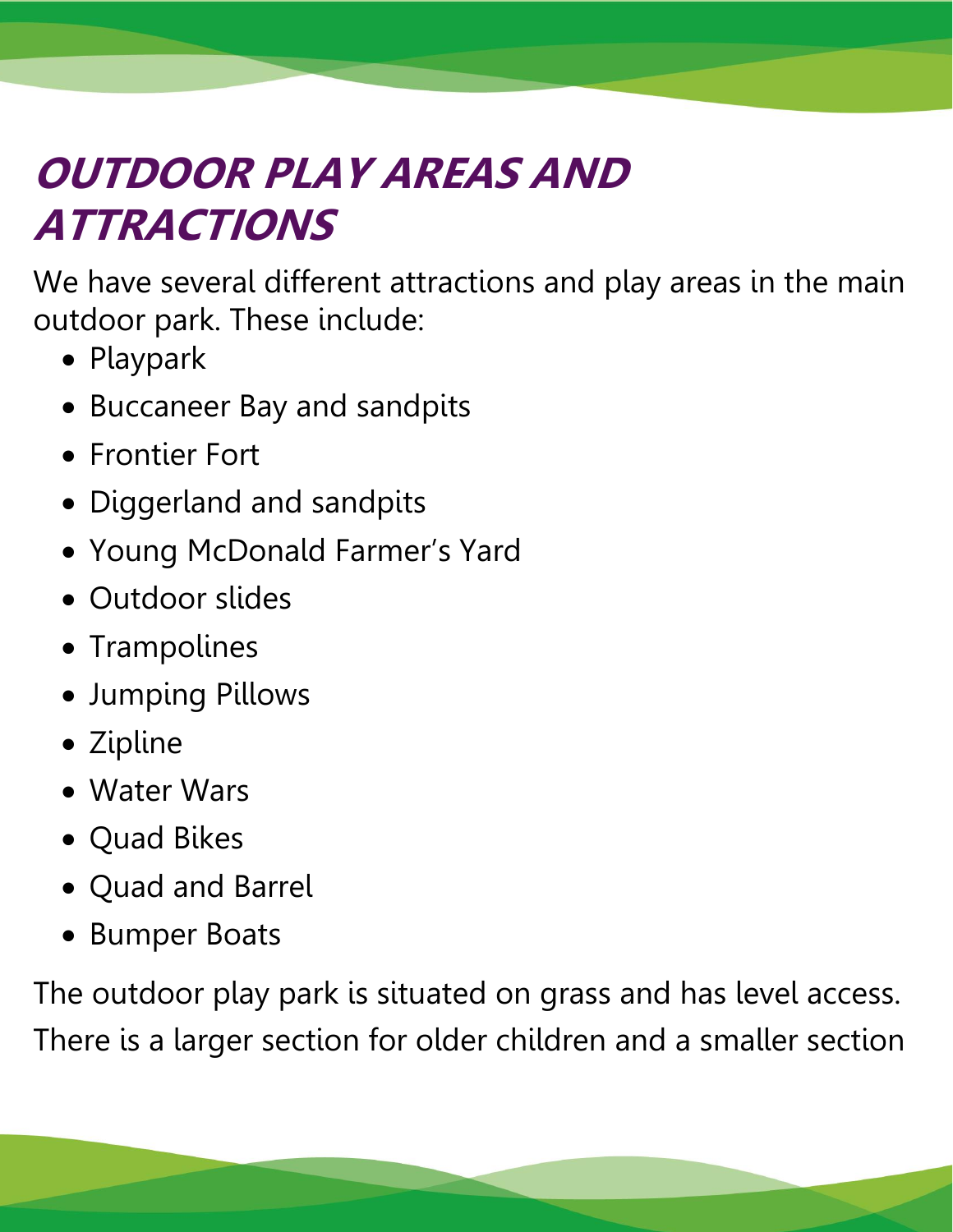for younger children. The play park offers some accessible equipment for wheelchair users.

Buccaneer Bay offers two large play pirate ships surrounded by a large sandpit. To get onto the ships, there are various steps and climbing equipment. Due to the sandpit, the terrain is uneven.

Frontier Fort is a large, sheltered castle which is cowboy themed. There are various oversized sensory musical instruments in and around the castle. There is ramp access into the structure. Some of the terrain is uneven due to the hillside location of the park.

Whilst inside the structure, there are multi-level climbing opportunities including stairs, slides, and tunnels. The paths inside the castle are wood, dirt and grass.

Diggerland is a large sandpit with various ride-on diggers and construction vehicles for younger children to play on. Due to the sandpit, the terrain is uneven.

Young McDonald's Farmers Yard is a pretend farm play area for pre-school children. There is a large combine harvester with a slide, and a few ride-on tractors. The entrance to this area is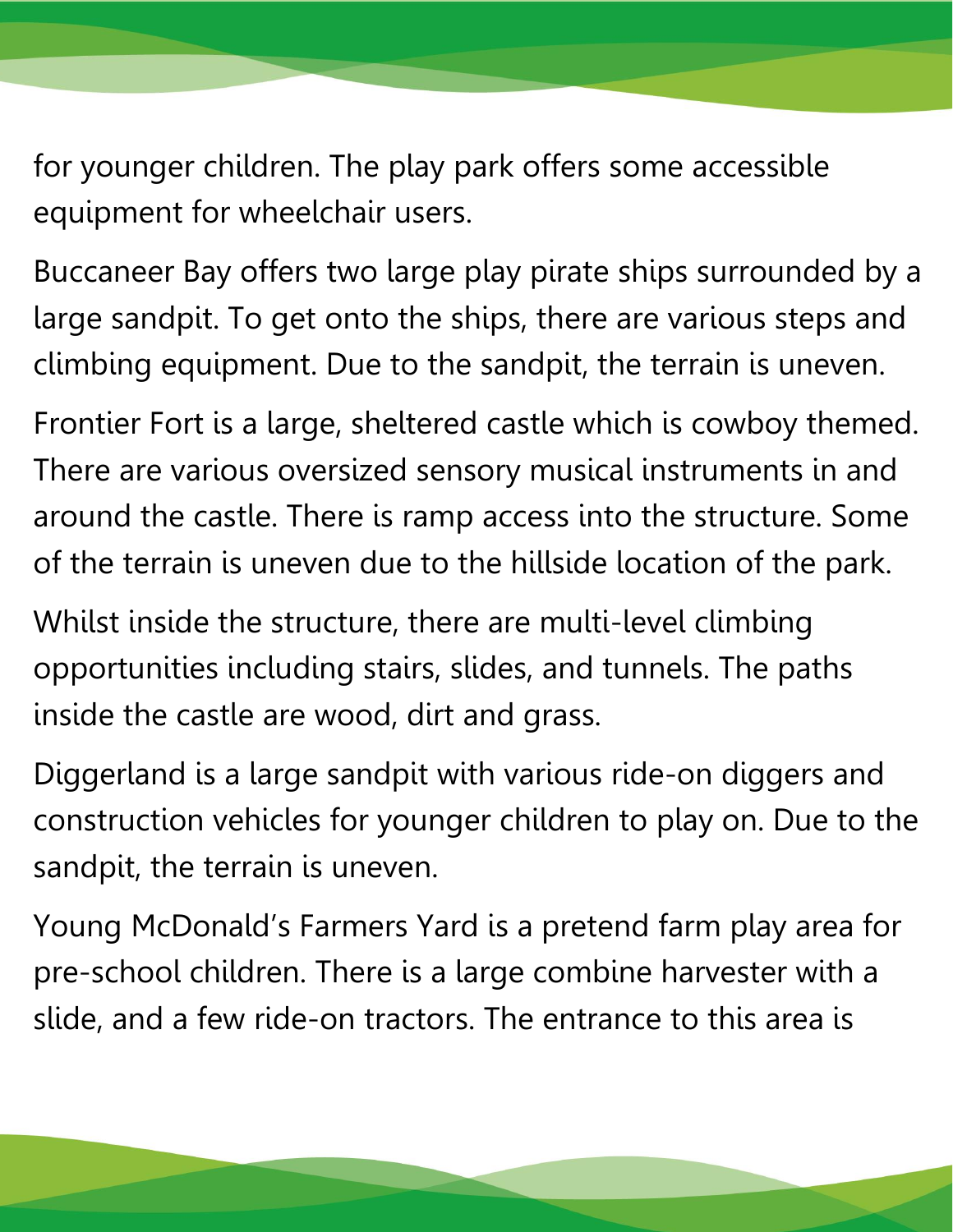down an easy ramp. The terrain is concrete and level. The main structure is sheltered.

The outdoor slides are situated on grass. The slides are located on top of a large hill. To access the hill, there are steps available. The hill is very steep. The Astra-slide requires the visitor to sit in a large, rubber tyre. The slide surface is AstroTurf. Only one rider is permitted to sit in the tyre. There is a large board on top of the hill where the rules are clearly signposted in large print. This area is unsupervised, however we do ask that parents, guardians, and carers pay close attention to the rules and supervise their children.

The trampolines are situated on grass. They are not built into the ground, so visitors are required to climb up onto the trampoline using the step provided. Each trampoline has a net. The rules are clearly signposted in large print as you enter the area. This area is unsupervised, however we do ask that parents, guardians, and carers pay close attention to the rules and supervise their children. There is an additional, smaller trampoline for toddlers only.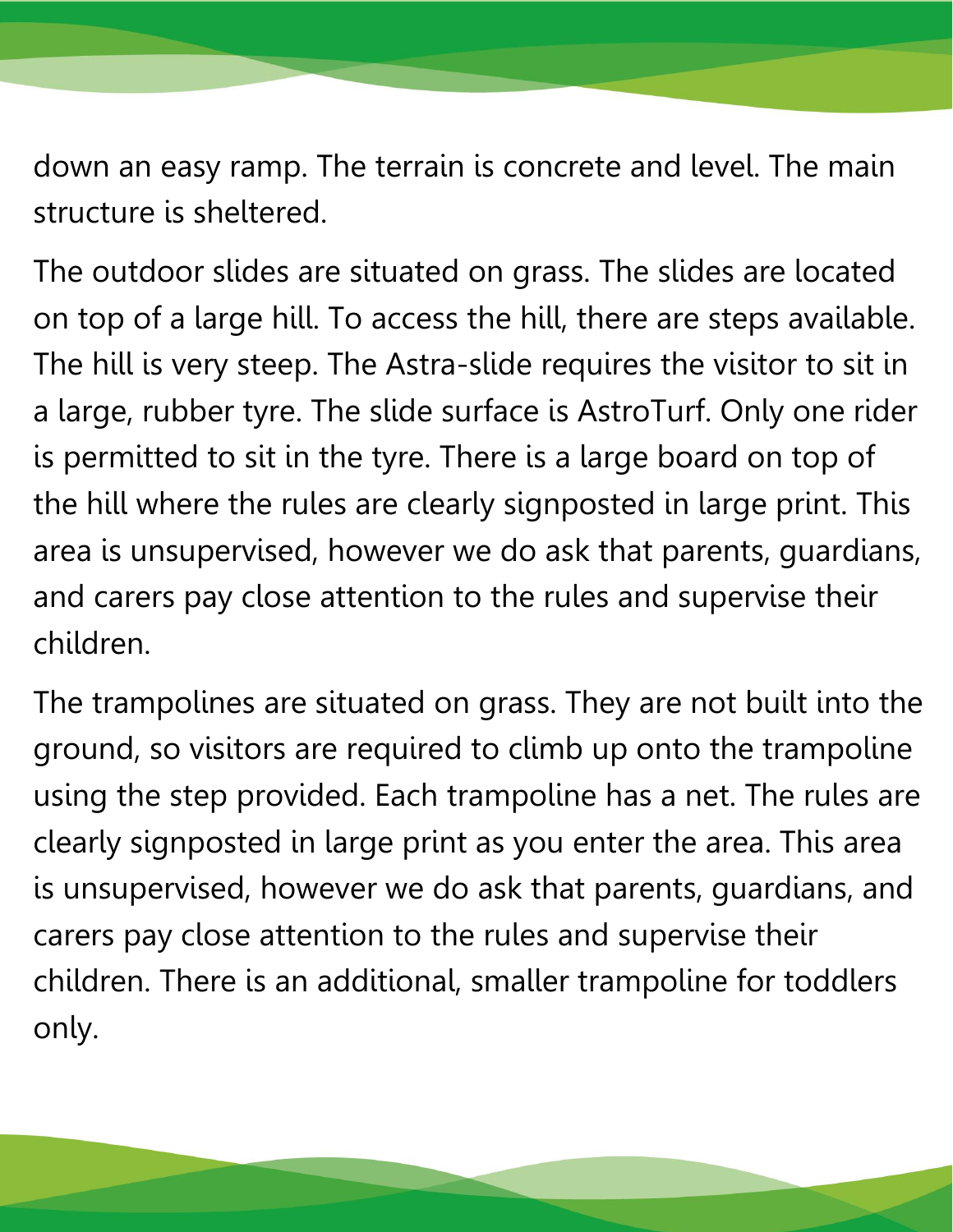We have three jumping pillows around the main park, one of which is designated for younger children only. Each jumping pillow is surrounded by rubber chips. There is level access to each jumping pillow. The rules of the jumping pillows are clearly signposted in large print as you enter the area. The area is unsupervised, however we do ask that parents, guardians, and carers pay close attention to the rules and supervise their children.

The zipline is located on grass, on uneven terrain due to the nature of the ride. Riders sit on the swing and ride the zipline down a straight line to the bottom of the hill. There are no straps. This area is unsupervised.

Water Wars is a water balloon-launching game located next to our Feed Hut. There is a tarmacked pathway to this area. The area is on level terrain. There is a small step to reach this attraction however another, level entrance can be provided if required. The attraction and queuing area is on concrete. There is an additional charge of £2 per bucket of 5 balloons.

We have two quad bike courses, one suitable for ages 12+ (with a minimum height restriction of 5ft), and a smaller one for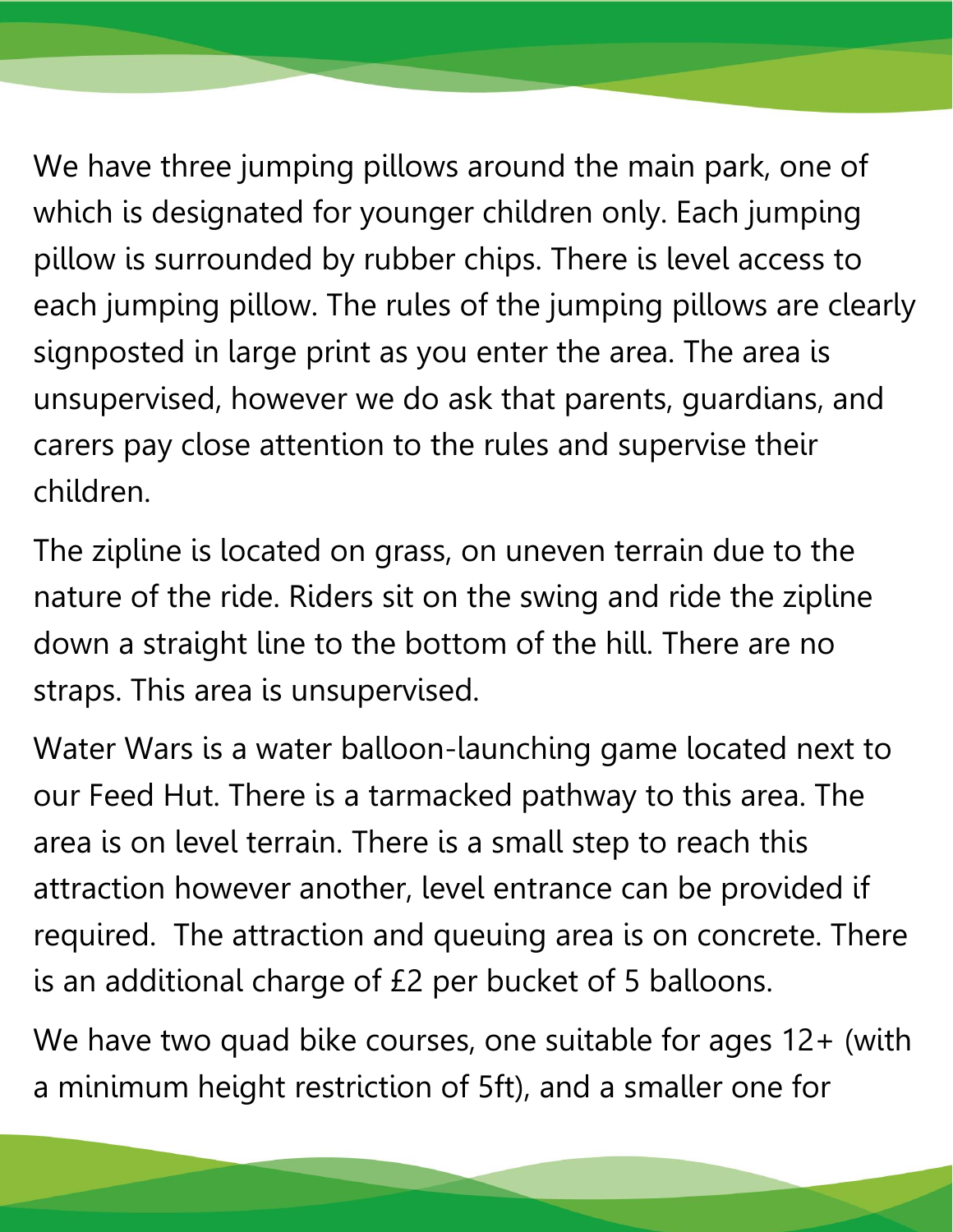children ages 7-11. Children under 7 years old are not permitted to ride. The children's quad bikes are heavily speed restricted. The course is an easy circuit with a level terrain of dirt and grass. The adult course is also dirt and grass, however the terrain is not level and covers hills and curves. The adult quads are also speed restricted, but not as heavily. There is tarmacked pathway to the quad courses, however you must then queue on grass. You are able to see the course at all times from the queue. It is £5 per child and £6 per adult to ride the quads. Helmets must be worn. Disclaimers must be signed. The course lasts for 6 minutes.

The Quad and Barrel train ride is suitable for pre-school aged children. Each rider sits in a barrel and is pulled around the track by a quad bike, driven by an experienced driver. It is £2 per ride. Whilst in the barrel, riders are pulled around a track with various terrain elements, bumps, around plastic animals and through tunnels. The entrance to the ride is accessed via a wooden station. There is not level access in the station as there are several steps, however riders requiring level access can be let in via a gate.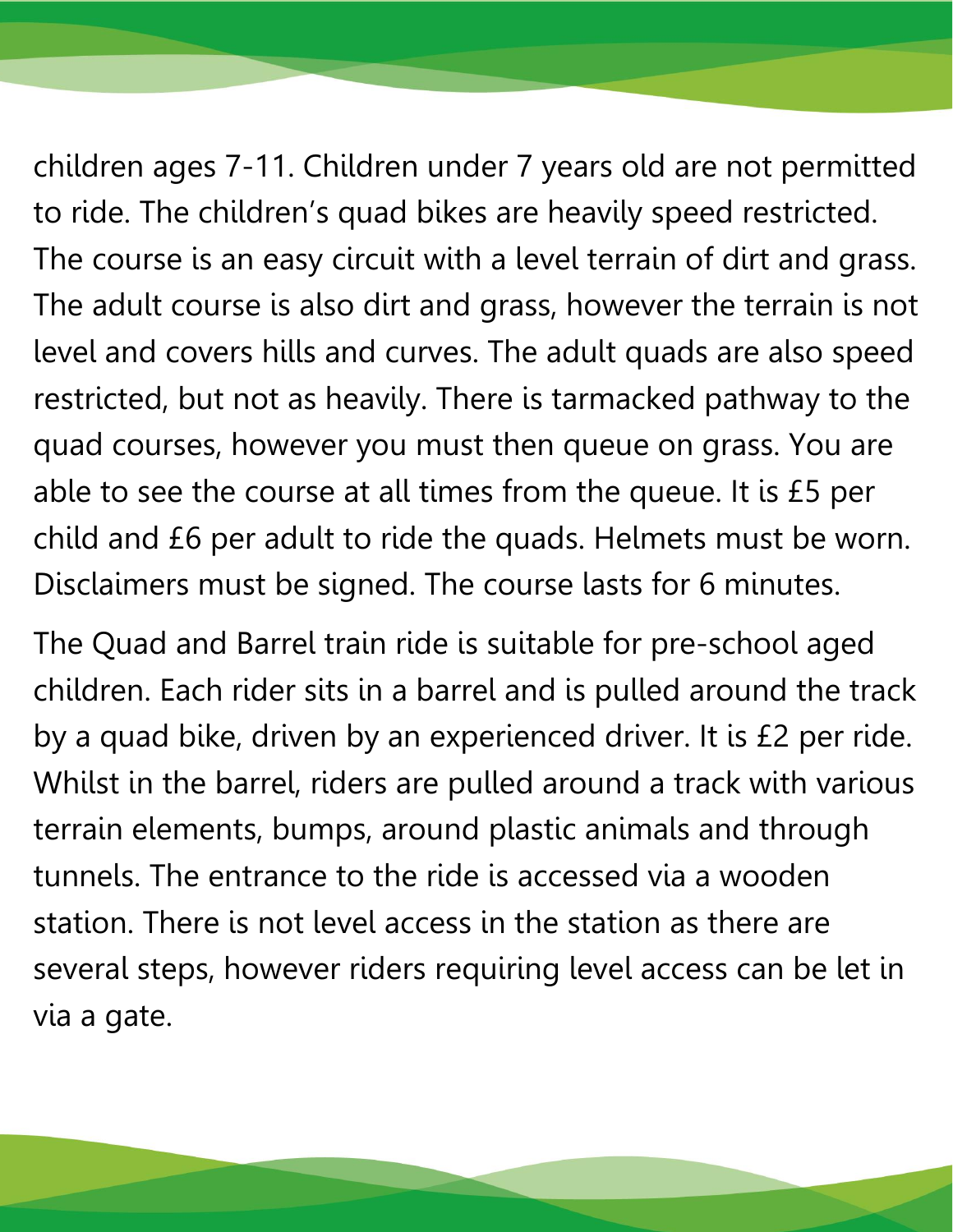The Bumper Boats are a water-based ride, where riders steer a boat around a small pond, whilst other riders bump into them. There are rules for this attraction which are clearly signposted on the fence outside in large print. The boats are always operated by a staff member, who will assist riders in getting in and out of each boat. The boats are coin operated and play music when money has been inserted. The queueing area has level access. There is a swinging gate upon exit. The staff member operating this ride will be happy to assist with the gate if required. The queueing area has a wooden surface, however there is some gravel in this area. It is £2 per boat. Under 7's must be accompanied by an adult.

All play equipment has safety surfacing where required and is maintained to the current European Standard.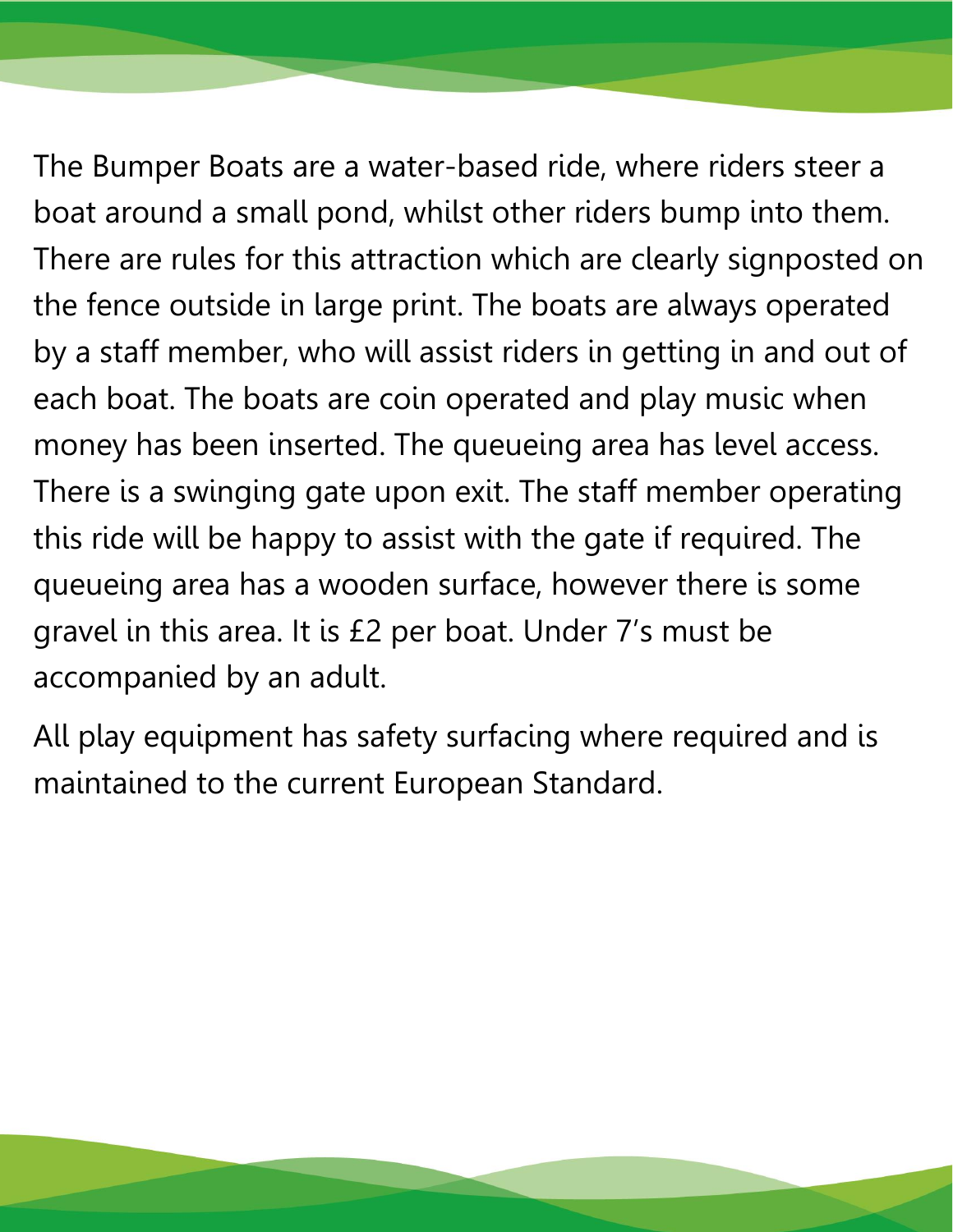### **INDOOR PLAY BARN**

We have a large, multi-level play barn which hosts three separate soft play areas, large drop slides, as well as Fowl Play; a large shooting gallery arena game.

Shoes must be taken off to play on any of the equipment. Socks must be worn at all times. Socks can be purchased for £1 in this area.

The doors to the Play Barn are automatic. There is level access from the Fowl Play entrance to the upper floor of this area.

There is a second entrance to the Play Barn further along. There is small, easy ramp to get into this entrance. Visitors must pass through a single-width door. These doors are permanently held open. To gain entry to the indoor play area, visitors must go down a moderate ramp, past the automatic doors which open inwards. The ramp has handrails. The floor is carpeted.

Fowl Play arena has canons on different levels for players to shoot foam balls at each other. Players must climb steps to reach the canons. Goggles must always be worn in the arena. Due to the sound of the canons, this area can be quite loud.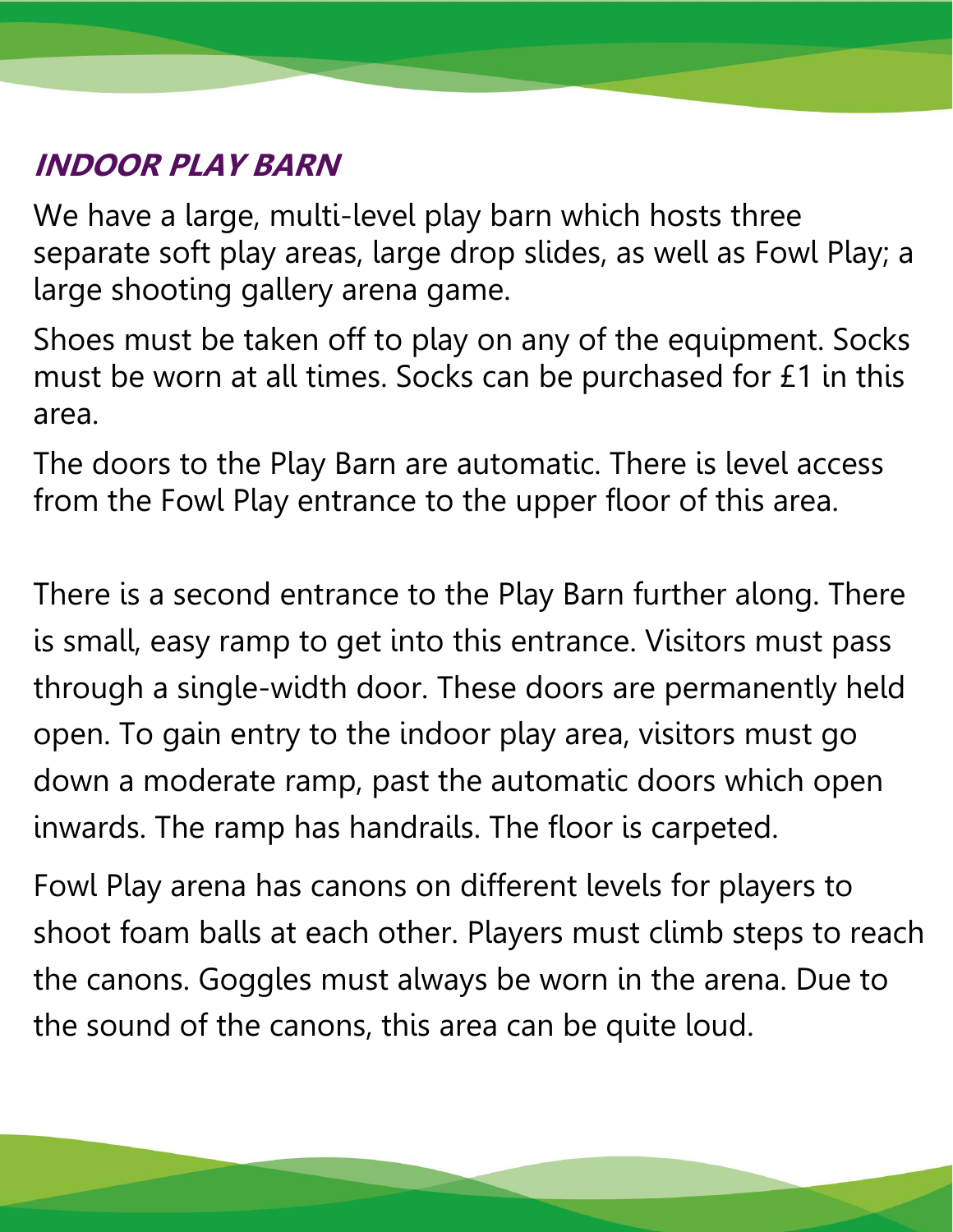There is level access to our pre-school soft play area and sensory equipment.

The entrance to our bigger soft play and drop slides is downstairs. The stairs are clearly marked with handrails and a landing. Any wheelchair users wishing to gain access can ask a member of staff to accompany them down the ramp at the back of the building.

The drop slides are age restricted. Children must be over the age of 4 to use the red and blue slides. Riders must go down the slides unassisted.

Background music is played in our indoor play barn.

There are rules for the soft play signposted all over the area. Our adventure play is also adequately staffed with team members who are more than happy to assist.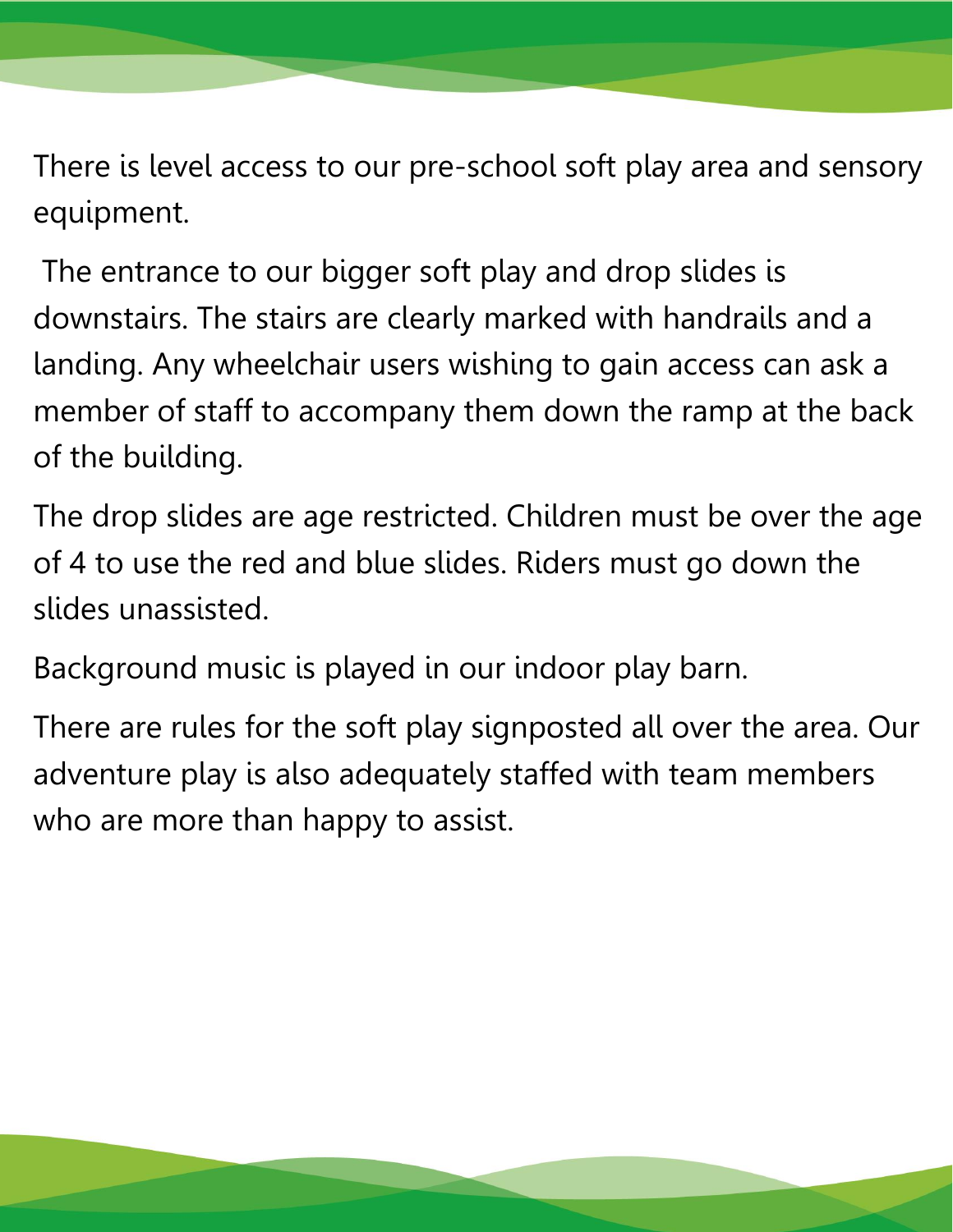#### **ANIMAL ZONES**

To access Little Critters Animal Barn, visitors must go down a moderate slope in the park. There is easy ramp access to the barn. There are standard double doors that are usually held open. The doors open towards you.

This area can sometimes be quite noisy due to the parrots squawking. Background music is sometimes played.

Please be aware that the staff use peanuts in this area.

There is level access to the Aztec Reptile Zone from inside Little Critters. This area has low lighting.

There is an easy ramp to access our otter viewing platform. The platform is wooden. There are three steps with a handrail. The steps can be avoided.

To access our goat feeding platform, visitors must climb steep steps. The steps are wooden with handrails. There is no landing. The goat feeding platform is optional. Goats can also be fed through the fences with low-level gaps. There are also feeding toys around the animal enclosures for visitors to feed the animals without touching them.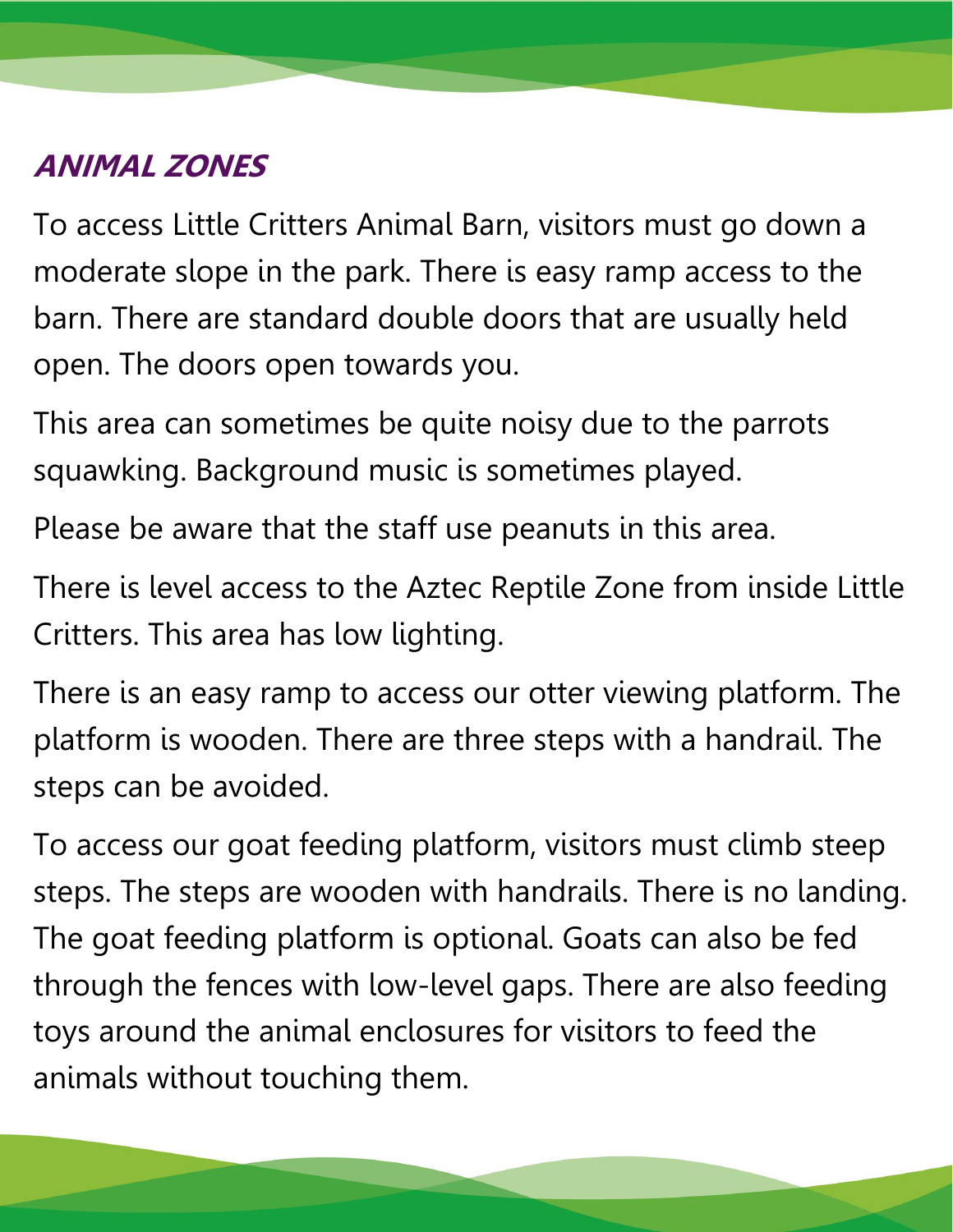Many of our animal enclosures offer viewing gaps and windows which makes low-level viewing easier. Low fences are offered when safe to do so.

The outdoor animal zone has a mixture of tarmacked and lightly-graveled surfaces.

Due to the coastal location of the park, some of the enclosures are located on hills. The steepest slope is towards the back of the park at the camel enclosure, however this can be avoided by taking the long, moderate slope further back, and heading down past the tapirs.

Handwashing stations can be found all over the park. All handwashing stations have level access.

Visitors are encouraged to feed our larger farm animals (goats, horses, donkeys, etc). Animal food can be purchased from our Admissions Desk, Gift Shop, and Feed Hut for 50p per bag.

We offer two animal handling sessions per day at 1:30pm and 3:30pm in Little Critters Animal Barn. The keepers also do Lemur Feeding in our ring-tailed lemurs daily at 2pm, and Otter Feeding at the otter pond at 3pm daily.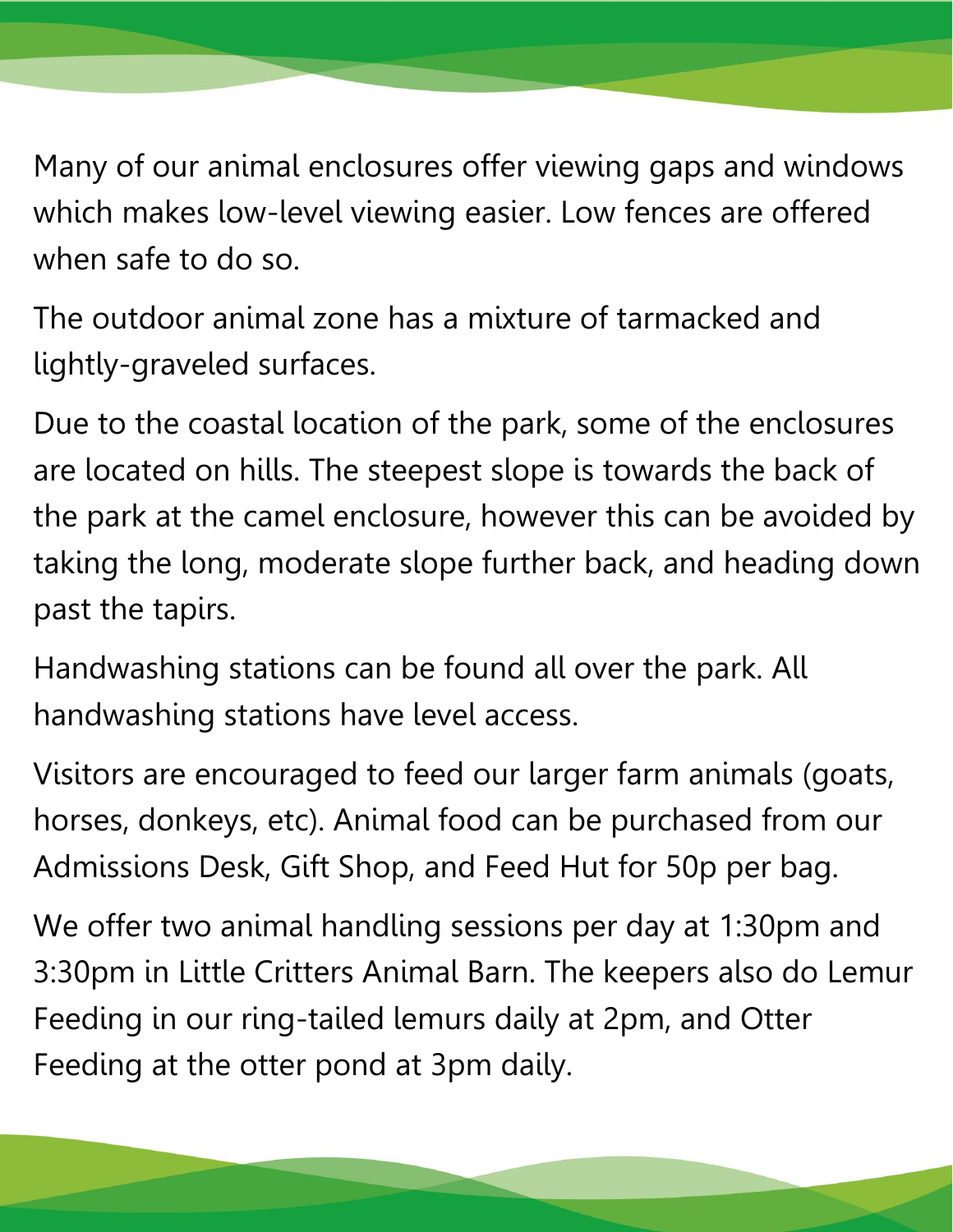### **CATERING OUTLETS**

We cater for a wide variety of dietary requirements. Any visitors with allergies or food intolerances should make themselves known at the cash registers as we are happy to accommodate requests wherever possible.

Menus are displayed on the wall in each outlet. We can provide a menu in large print if required.

All food is sourced locally wherever possible. All sandwiches, pasta pots, and hot food is prepared fresh daily.

Rooster's Snack Bar is our main catering outlet with 200 seats available.

There is a small level change to reach this area from the entrance opposite the gift shop with easy ramp access. There are automatic doors which open towards you. There is also level access from a large, wide double entrance (160cm width) from the ticket desk. The nearest table is approximately 4m from the main entrance.

Inside, there is plenty of space to accommodate wheelchairs and mobility scooters.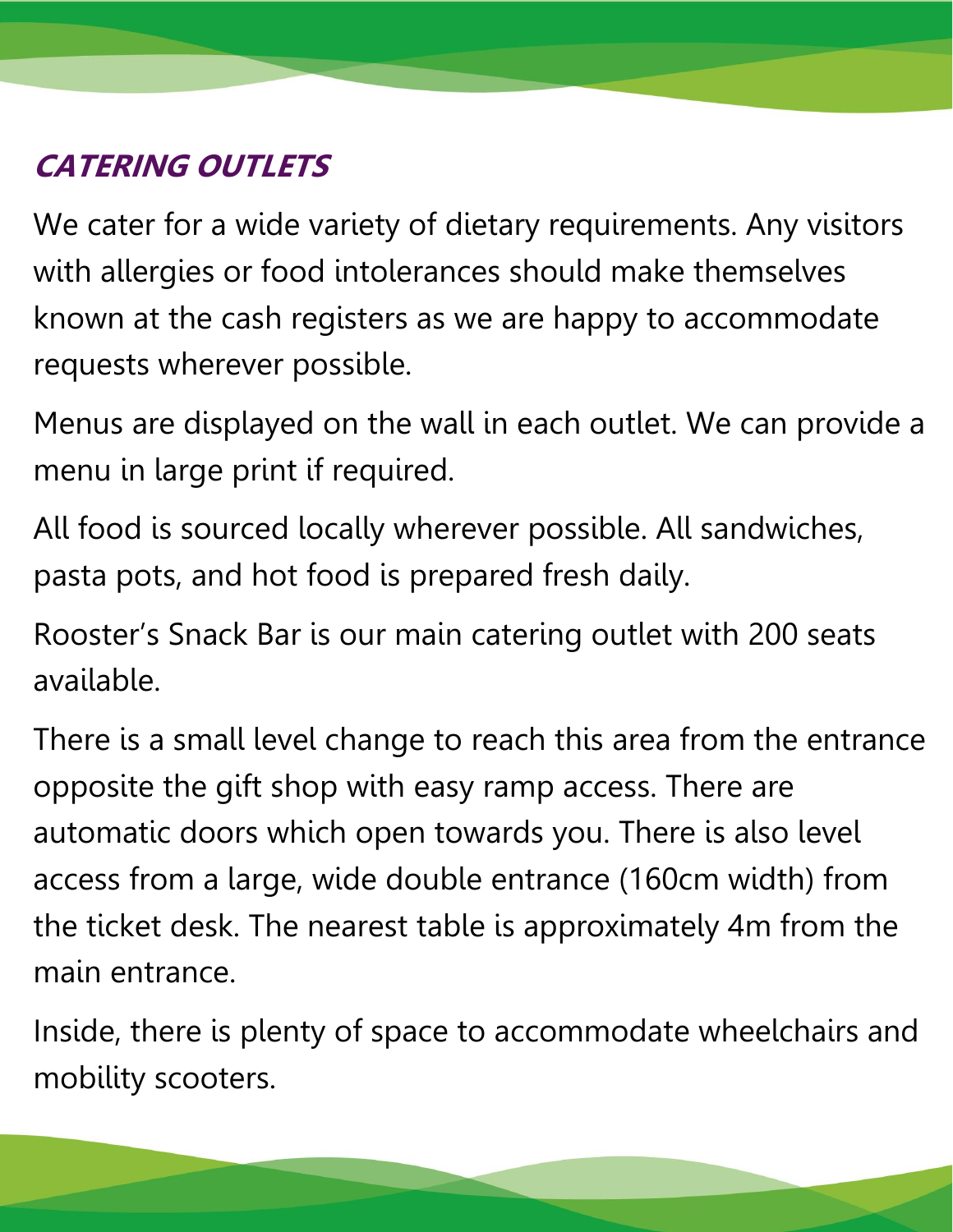In Roosters, food is ordered at the till point where there are low counters. The food is then brought to your table.

Stables Coffee Bar is accessible from inside the Indoor Play Barn. There is also an outdoor entrance opposite the Electric Tractors. This entrance has level access. There is a large, wide wooden door that is permanently held open. There are also automatic doors that slide open.

The coffee bar itself seats around 40 people however there is much more seating in the soft play area. There is plenty of room for wheelchairs.

In Stables, food is ordered at the till point. The counters are moderate to high. If desired, orders can be placed at the opening to the counter, where the counters are lower. Hot food is brought to your table.

Most furniture is moveable.

We provide facilities to heat up baby food. High chairs are also readily available.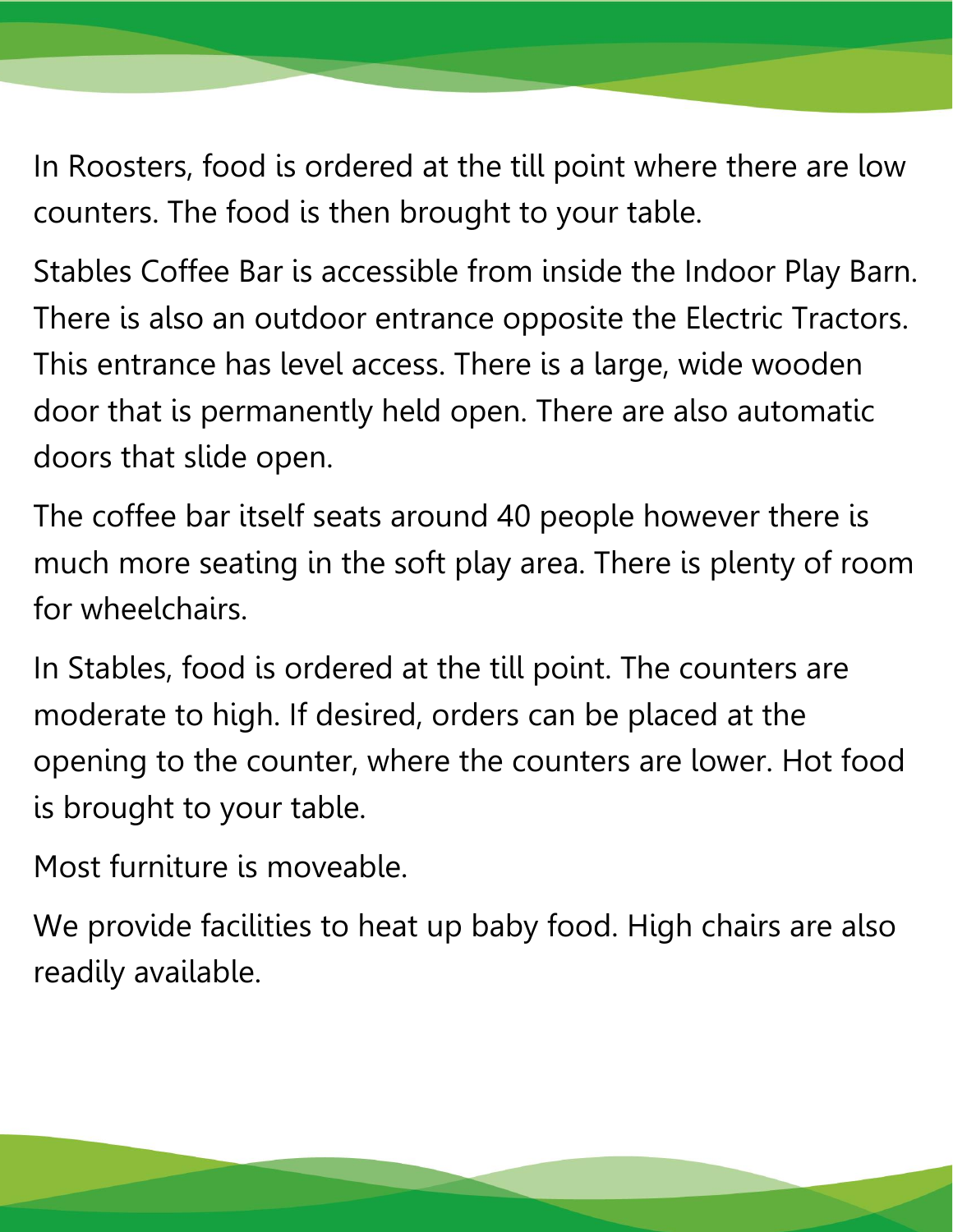Grazers Grill is located in the main park. It offers mono block paving and easy ramp access. The sliding doors are permanently held open.

There is outdoor seating plenty of room for wheelchairs with an overhead net to keep birds away. This outlet is opened seasonally, weather permitting.

Food is ordered and served at the counters.

Background music is played in all catering outlets.

#### **TOILETS**

There are three toilet blocks in the farm park, each offering a disabled option and baby changing facilities. These can be found next to Rooster's Snack Bar, in the Indoor Play Barn, and at Little Critters Animal Barn.

The disabled toilets are clearly signposted. There is at least one disabled toilet in each toilet block.

The disabled toilet in Rooster's Snack Bar is unisex.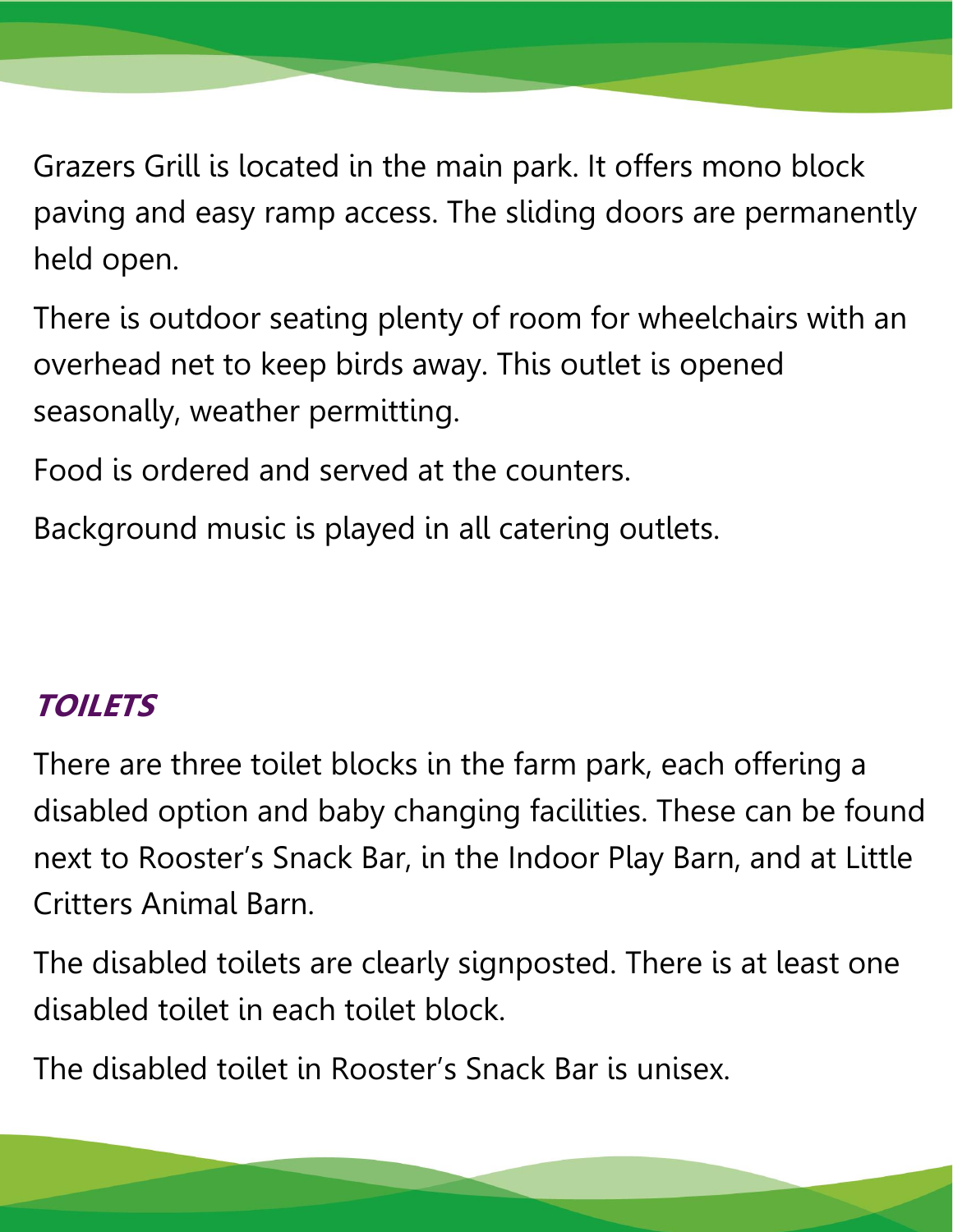There is easy sloped access from inside the Snack Bar and level access from outside. Each entry has a single-width door that opens towards you.

The disabled toilets have a twist lock. The cubicles have a sliding lock.

In the Play Barn, the disabled and female toilets are stand alone.

They have twist locks. The male cubicles offer sliding locks. The doors open inwards.

In Little Critters Animal Barn, the toilets are stand alone with a twist lock. The entry doors open towards you, whilst the toilet doors open inwards.

There are handwashing facilities and hand dryers at each toilet block.

If adult changing facilities are required, we are happy to offer our first aid room for visitors to use. This is situated in Rooster's Snack Bar. There is level access from inside Rooster's Snack Bar.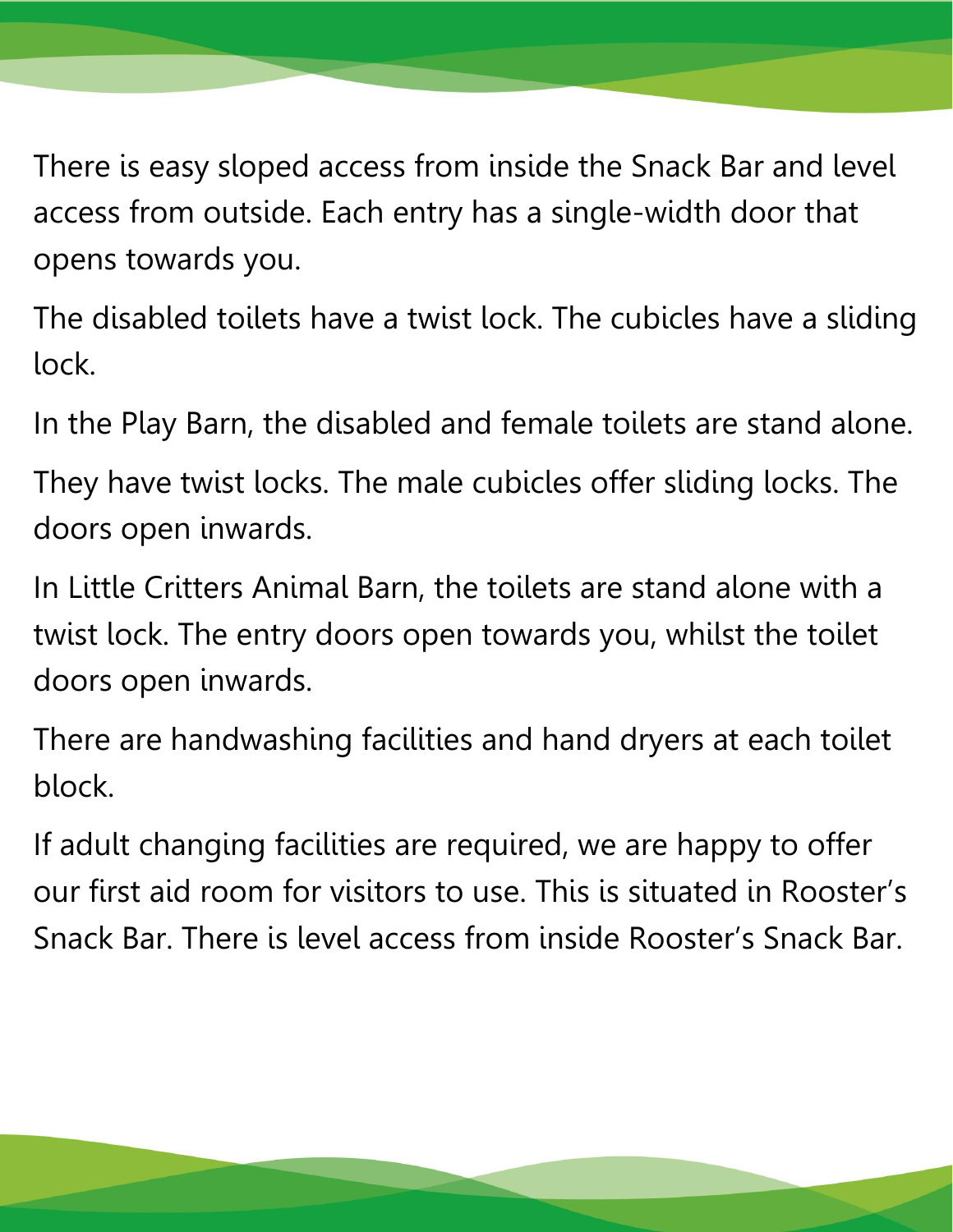### **GIFT SHOP**

Our Gift Shop has automatic doors and moderate ramp access at the front entrance. This is adjacent to Rooster's Snack Bar.

There is level access from the back entrance. There is a singlewidth door that is usually held open. The door opens inwards.

There is level access from the back entrance. This has a standard door which opens one way. It is usually held open with a door stop, however staff members are happy to assist if required.

Inside the shop there is a small ramp. There is plenty of room for a wheelchair.

Many items are on low-level shelves. All items are clearly priced.

#### **CUSTOMER CARE**

We have a first aid room located in Rooster's Snack Bar.

The first aid room has level access from Rooster's Snack Bar.

There are multiple fully-trained first aiders working all over the park daily. There is level access to the first aid room. Our first aid room has a bed and a chair.

We allow assistance dogs into the park.

Some staff are Makaton trained.